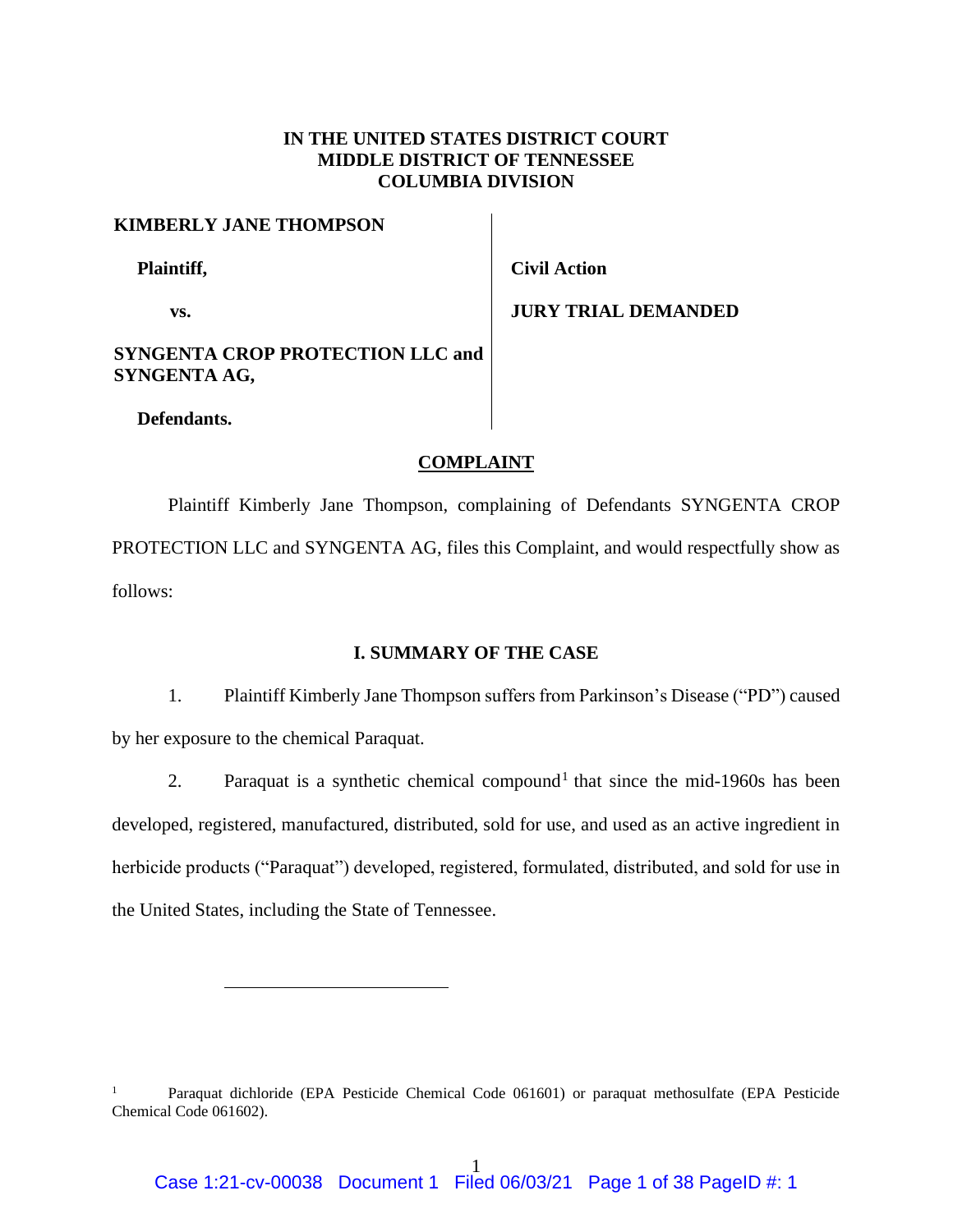3. Defendants are companies that since 1964 have manufactured, distributed, licensed, marketed, and sold Paraquat for use in the United States, including Tennessee.

4. Plaintiff brings this action to recover damages for personal injuries resulting from exposure to Paraquat manufactured, distributed, and sold by Defendants.

## **II. PARTIES**

## **A. Plaintiff**

5. Plaintiff Kimberly Jane Thompson is a citizen and resident of the State of Tennessee who suffers from Parkinson's Disease caused by exposure to Paraquat within the State of Tennessee. She currently resides at 324 Taylor Cir., Ethridge, TN 38456.

6.

# **B. Defendants**

7. Defendant Syngenta Crop Protection LLC ("SCPLLC") is a Delaware limited liability company with its principal place of business in Greensboro, North Carolina. SCPLLC is a wholly owned subsidiary of Defendant Syngenta AG.

8. Defendant Syngenta AG ("SAG") is a foreign corporation with its principal place of business in Basel, Switzerland.

#### **III. JURISDICTION AND VENUE**

9. This Court has subject-matter jurisdiction over this action under 28 U.S.C. § 1332 because there is complete diversity of the plaintiff and the defendants and the matter in controversy exceeds the sum or value of \$75,000, exclusive of interest and costs.

10. This Court has personal jurisdiction and venue is proper in this district under 28 U.S.C. §1391 because Defendants' conduct business in this District, are subject to jurisdiction in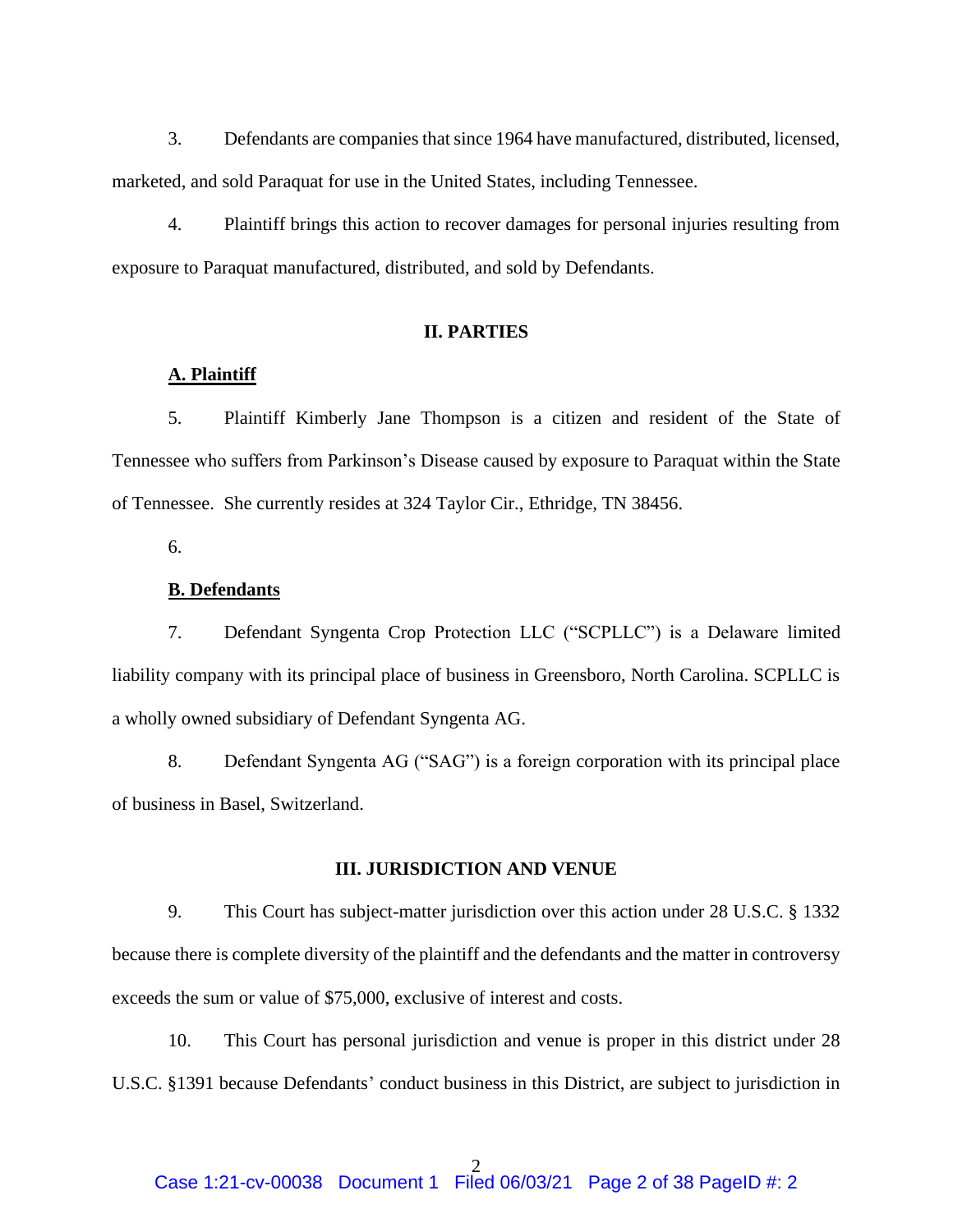this District, and have sold, marketed, and or distributed Paraquat within this District at all times relevant to this suit, because a substantial part of the acts or occurrences giving rise to this suit occurred within this District.

## **IV. FACTS**

### **A. History of Defendants and their Predecessors.**

11. In 1926, four British chemical companies merged to create the British company that then was known as Imperial Chemical Industries Ltd. and ultimately was known as Imperial Chemical Industries PLC ("ICI").

12. In or about 1971, ICI created or acquired a wholly owned U.S. subsidiary organized under the laws of the State of Delaware, which at various times was known as Atlas Chemical Industries Inc., ICI North America Inc., ICI America Inc., and ICI United States Inc., and ultimately was known as ICI Americas Inc. (collectively "ICI Americas").

13. In or about 1992, ICI merged its pharmaceuticals, agrochemicals, and specialty chemicals businesses, including the agrochemicals business it had operated at one time through a wholly owned British subsidiary known as Plant Protection Ltd. and later as a division within ICI, into a wholly owned British subsidiary known as ICI Bioscience Ltd.

14. In 1993, ICI demerged its pharmaceuticals, agrochemicals, and specialty chemicals businesses, from which it created the Zeneca Group, with the British company Zeneca Group PLC as its ultimate parent company.

15. As a result of ICI's demerger and creation of the Zeneca Group, ICI Bioscience Ltd. was demerged from ICI and merged into, renamed, or continued its business under the same or similar ownership and management as Zeneca Ltd., a wholly owned British subsidiary of Zeneca Group PLC.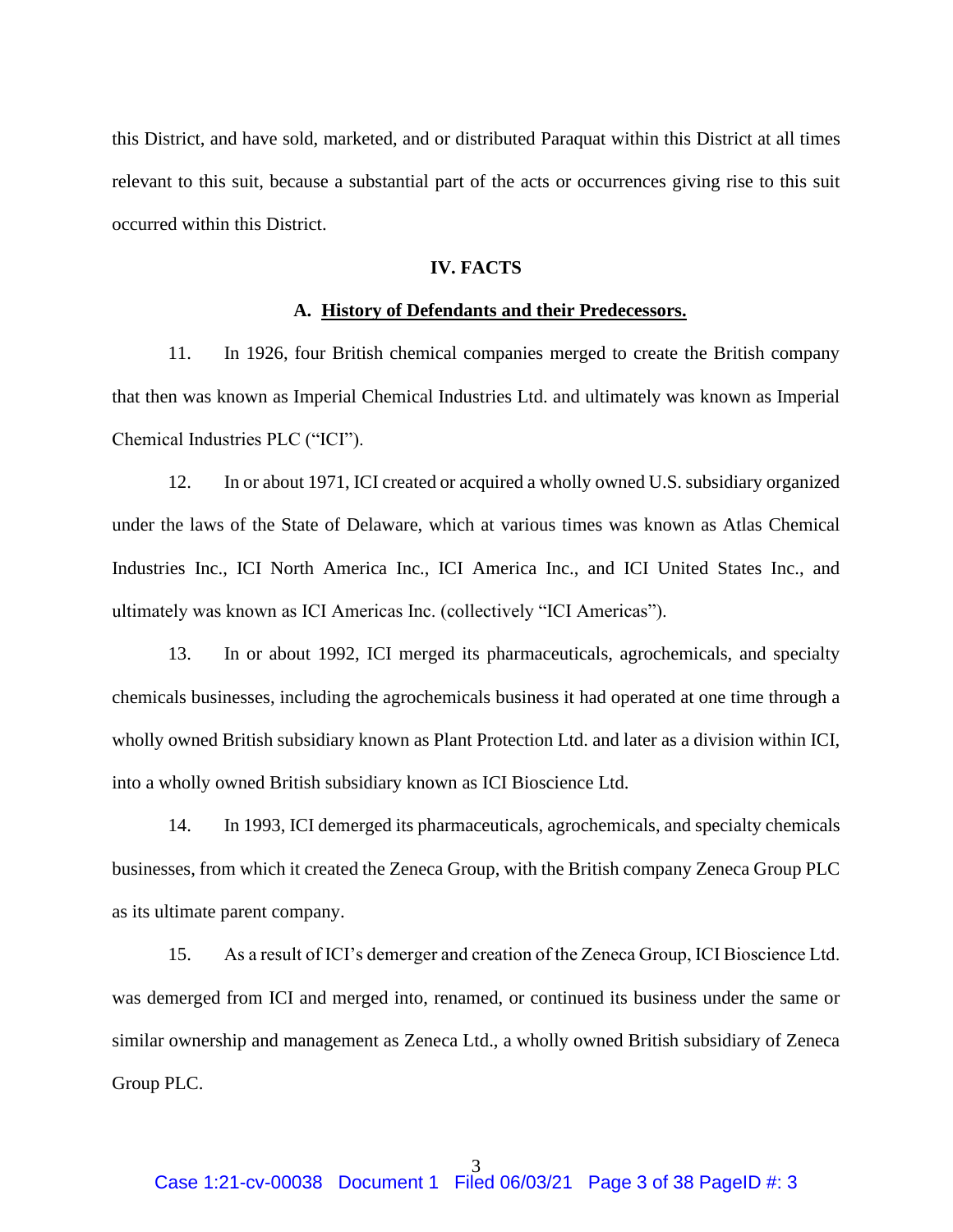16. Before ICI's demerger and creation of the Zeneca Group, ICI had a Central Toxicology Laboratory that performed and hired others to perform health and safety studies that were submitted to the U.S. Department of Agriculture ("USDA") and the U.S. Environmental Protection Agency ("EPA") to secure and maintain the registration of Paraquat and other pesticides for use in the United States.

17. As a result of ICI's demerger and creation of the Zeneca Group, ICI's Central Toxicology Laboratory became Zeneca Ltd.'s Central Toxicology Laboratory.

18. After ICI's demerger and creation of the Zeneca Group, Zeneca Ltd.'s Central Toxicology Laboratory continued to perform and hire others to perform health and safety studies that were submitted to EPA to secure and maintain the registration of Paraquat and other pesticides for use in the United States.

19. As a result of ICI's demerger and creation of the Zeneca Group, ICI Americas was demerged from ICI and merged into, renamed, or continued its business under the same or similar ownership and management as Zeneca, Inc. ("Zeneca"), a wholly owned subsidiary of Zeneca Group PLC organized under the laws of the State of Delaware.

20. In 1996, the Swiss pharmaceutical and chemical companies Ciba-Geigy Ltd. and Sandoz AG merged to create the Novartis Group, with the Swiss company Novartis AG as the ultimate parent company.

21. As a result of the merger that created the Novartis Group, Ciba-Geigy Corporation, a wholly owned subsidiary of Ciba-Geigy Ltd. organized under the laws of the State of New York, was merged into or continued its business under the same or similar ownership and management as Novartis Crop Protection, Inc. ("NCPI"), a wholly owned subsidiary of Novartis AG organized under the laws of the State of Delaware.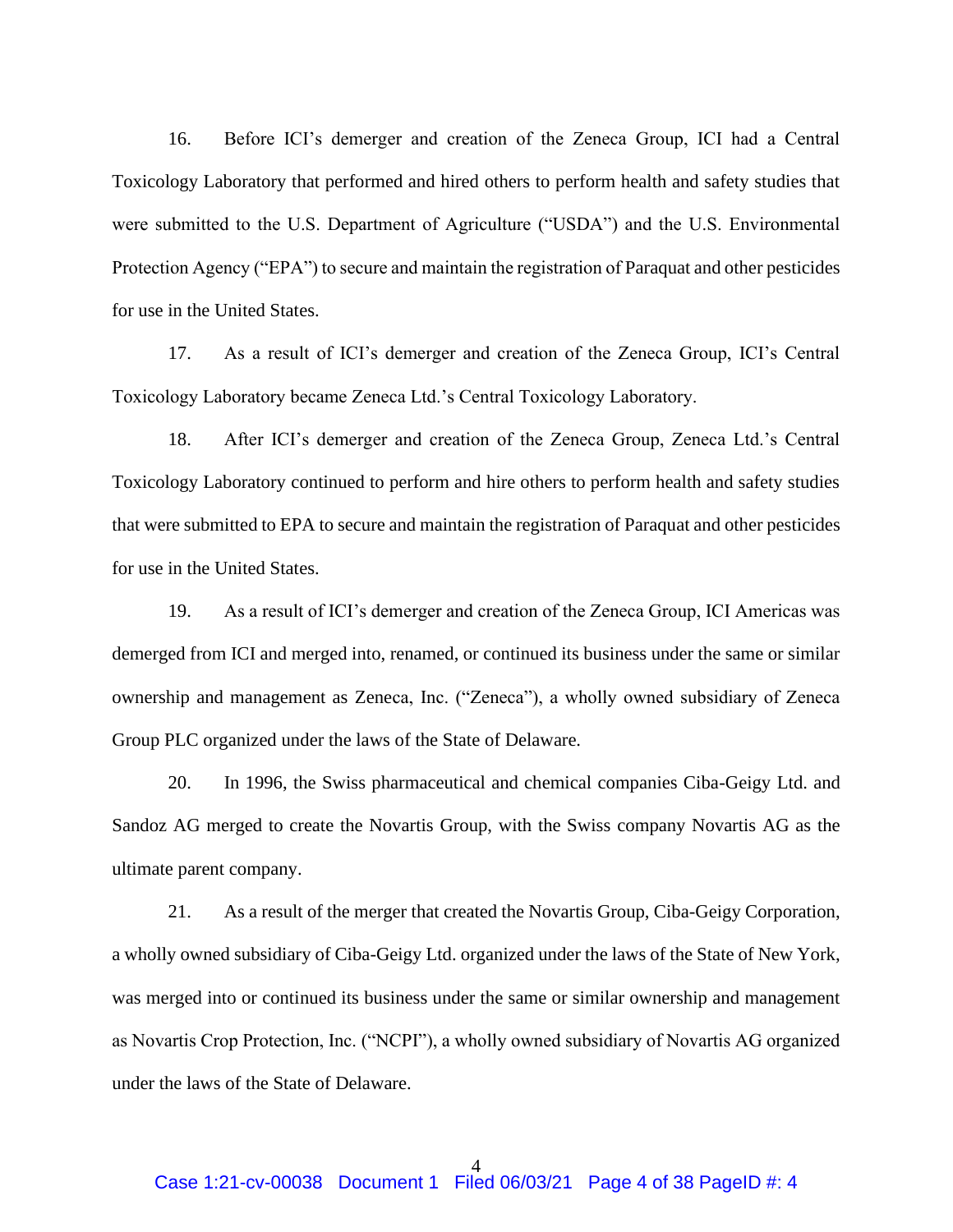22. In 1999, the Swedish pharmaceutical company Astra AB merged with Zeneca Group PLC to create the British company AstraZeneca PLC, of which Zeneca Ltd. and Zeneca were wholly owned subsidiaries.

23. In 2000, Novartis AG and AstraZeneca PLC spun off and merged the Novartis Group's crop protection and seeds businesses and AstraZeneca's agrochemicals business to create the Syngenta Group, a global group of companies focused solely on agribusiness, with Defendant Syngenta AG ("SAG") as the ultimate parent company.

24. As a result of the Novartis/AstraZeneca spinoff and merger that created the Syngenta Group, Zeneca Ltd. was merged into, renamed, or continued its business under the same or similar ownership and management as Syngenta Ltd., a wholly owned British subsidiary of SAG.

25. As a result of the Novartis/AstraZeneca spinoff and merger that created the Syngenta Group, Zeneca Ltd.'s Central Toxicology Laboratory became Syngenta Ltd.'s Central Toxicology Laboratory.

26. Since the Novartis/AstraZeneca spinoff and merger that created the Syngenta Group, Syngenta Ltd.'s Central Toxicology Laboratory has continued to perform and hire others to perform health and safety studies for submission to the EPA to secure and maintain the registration of Paraquat and other pesticides for use in the United States.

27. As a result of the Novartis/AstraZeneca spinoff and merger that created the Syngenta Group, NCPI and Zeneca were merged into and renamed, or continued to do their business under the same or similar ownership and management, as Syngenta Crop Protection, Inc. ("SCPI"), a wholly owned subsidiary of SAG organized under the laws of the State of Delaware.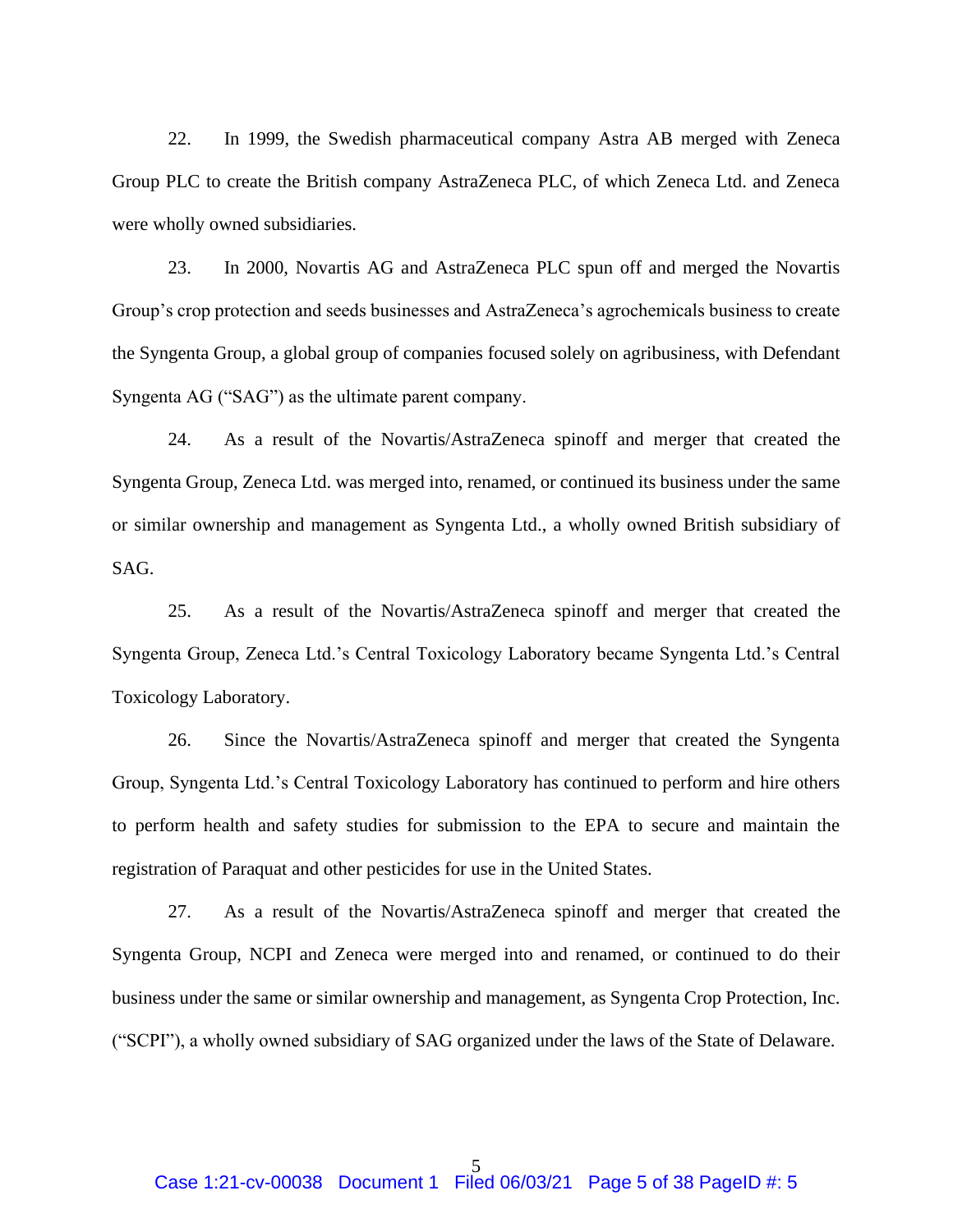28. In 2010, SCPI was converted into Defendant Syngenta Crop Protection LLC ("SCPLLC"), a wholly owned subsidiary of SAG organized and existing under the laws of the State of Delaware with its principal place of business in Greensboro, North Carolina.

29. SAG is a successor in interest to the crop-protection business of its corporate predecessor Novartis AG.

30. SAG is a successor in interest to the crop-protection business of its corporate predecessor AstraZeneca PLC.

31. SAG is a successor in interest to the crop-protection business of its corporate predecessor Zeneca Group PLC.

32. SAG is a successor in interest to the crop-protection business of its corporate predecessor Imperial Chemical Industries PLC, previously known as Imperial Chemical Industries Ltd.

33. SAG is a successor in interest to the crop-protection business of its corporate predecessor ICI Bioscience Ltd.

34. SAG is a successor in interest to the crop-protection business of its corporate predecessor Plant Protection Ltd.

35. SCPLLC is a successor in interest to the crop-protection business of its corporate predecessor SCPI.

36. SCPLLC is a successor in interest to the crop-protection business of its corporate predecessor NCPI.

37. SCPLLC is a successor in interest to the crop-protection business of its corporate predecessor Ciba-Geigy Corporation.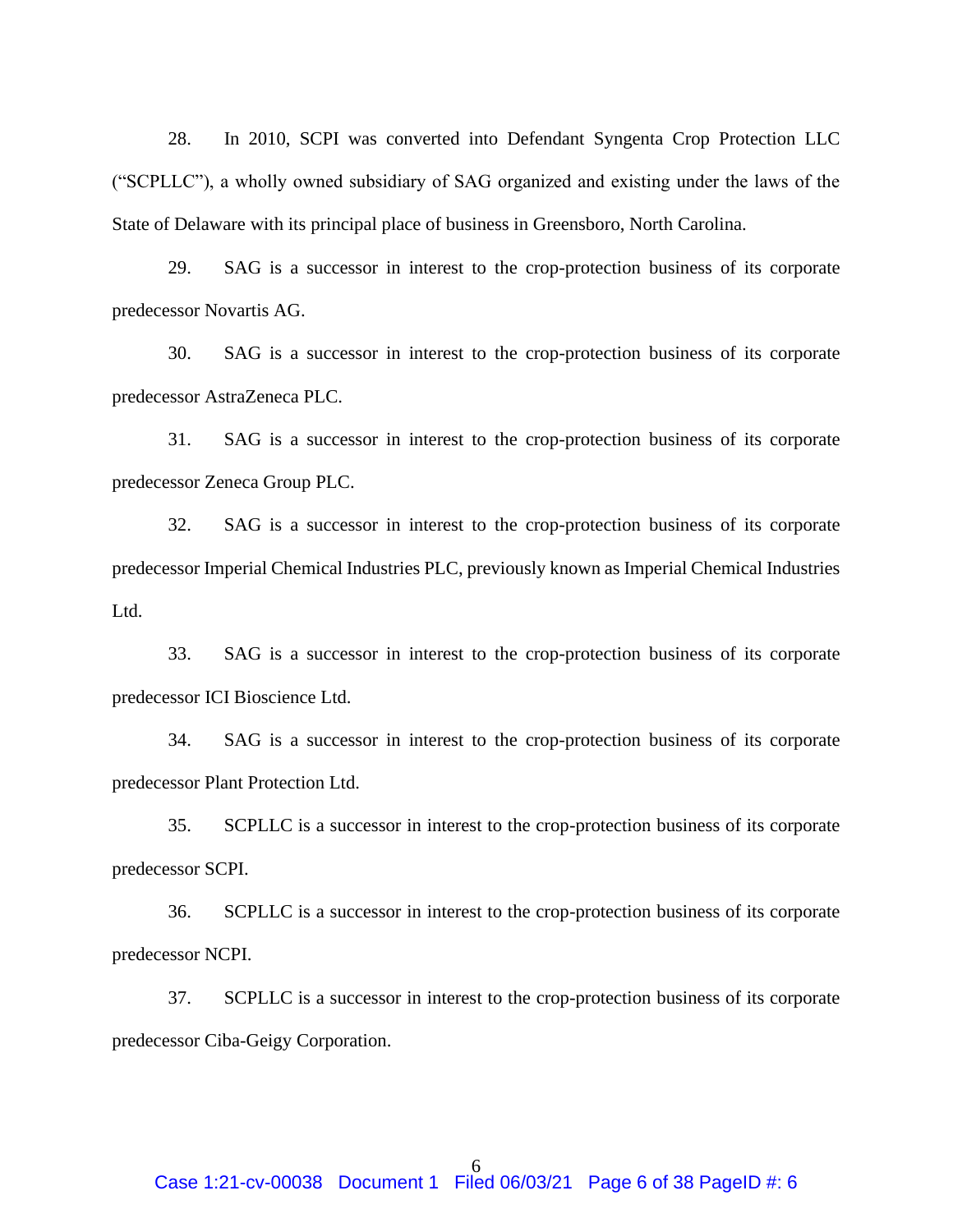38. SCPLLC is a successor in interest to the crop-protection business of its corporate predecessor Zeneca Inc.

39. SCPLLC is a successor by merger or continuation of business to its corporate predecessor ICI Americas Inc., previously known as Atlas Chemical Industries Inc., ICI North America Inc., ICI America Inc., and ICI United States Inc.

40. SCPLLC does substantial business in the State of Tennessee, including the following:

> a. markets, advertises, distributes, sells, and delivers Paraquat and other pesticides to distributors, dealers, applicators, and farmers in the State of Tennessee;

> b. secures and maintains the registration of Paraquat and other pesticides with the EPA and the State of Tennessee to enable itself and others to manufacture, distribute, sell, and use these products in the State of Tennessee; and

> c. performs, hires others to perform, and funds or otherwise sponsors or otherwise funds the testing of pesticides in the State of Tennessee.

41. SAG is a foreign corporation organized and existing under the laws of Switzerland, with its principal place of business in Basel, Switzerland.

42. SAG is a holding company that owns stock or other ownership interests, either directly or indirectly, in other Syngenta Group companies, including SCPLLC.

43. SAG is a management holding company.

44. Syngenta Crop Protection AG ("SCPAG"), a Swiss corporation with its principal place of business in Basel, Switzerland, is one of SAG's direct, wholly owned subsidiaries.

45. SCPAG employs the global operational managers of production, distribution, and marketing for the Syngenta Group's Crop Protection ("CP") and Seeds Divisions.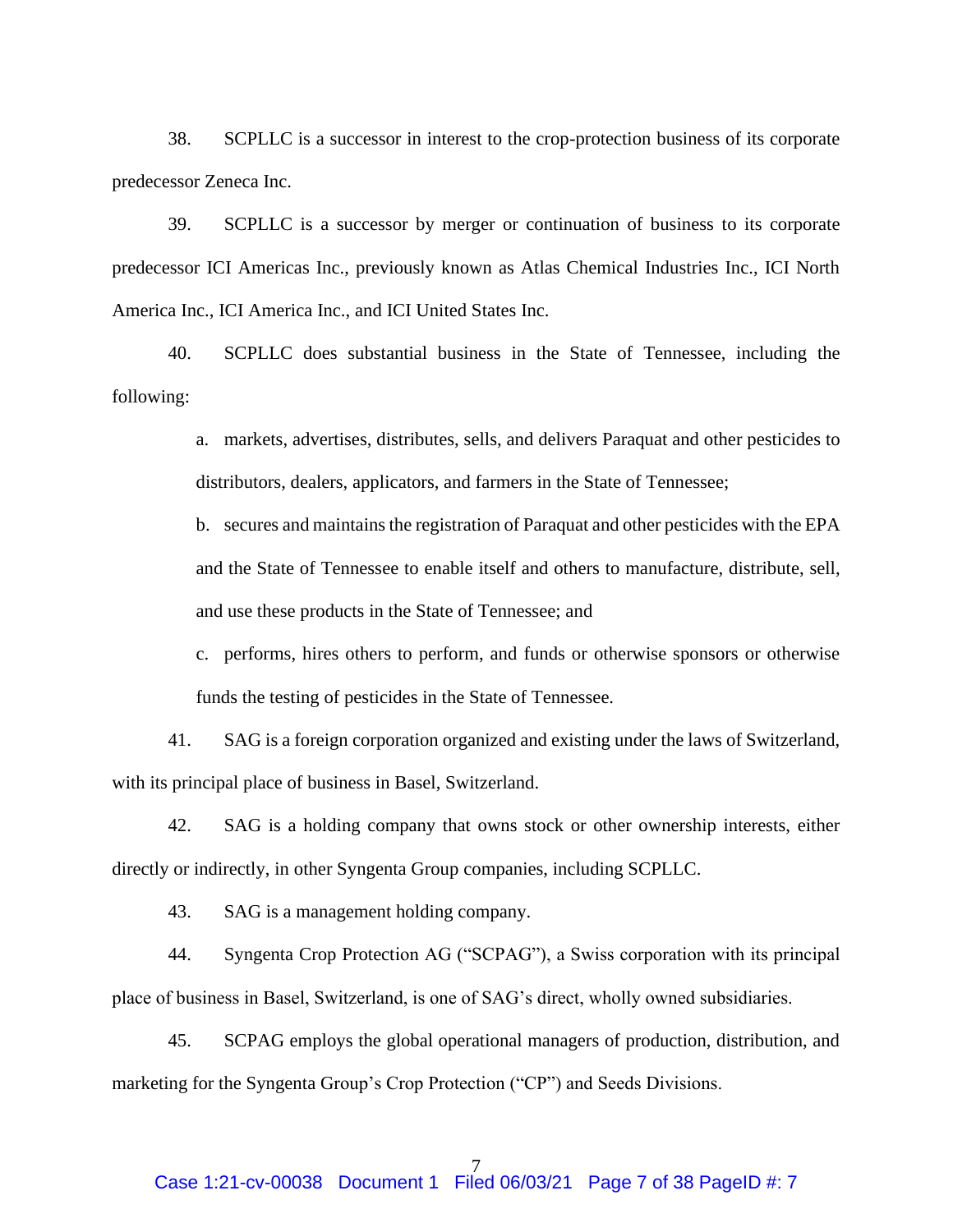46. The Syngenta Group's CP and Seeds Divisions are the business units through which SAG manages its CP and Seeds product lines.

47. The Syngenta Group's CP and Seeds Divisions are not and have never been corporations or other legal entities.

48. SCPAG directly and wholly owns Syngenta International AG ("SIAG").

49. SIAG is the "nerve center" through which SAG manages the entire Syngenta Group.

50. SIAG employs the "Heads" of the Syngenta Group's CP and Seeds Divisions.

51. SIAG also employs the "Heads" and senior staff of various global functions of the Syngenta Group, including Human Resources, Corporate Affairs, Global Operations, Research and Development, Legal and Taxes, and Finance.

52. Virtually all of the Syngenta Group's global "Heads" and their senior staff are housed in the same office space in Basel, Switzerland.

53. SAG is the indirect parent of SCPLLC through multiple layers of corporate ownership:

a. SAG directly and wholly owns Syngenta Participations AG;

b. Syngenta Participations AG directly and wholly owns Seeds JV C.V.;

c. Seeds JV C.V. directly and wholly owns Syngenta Corporation;

d. Syngenta Corporation directly and wholly owns Syngenta Seeds, LLC;

e. Syngenta Seeds, LLC directly and wholly owns SCPLLC.

54. Before SCPI was converted to SCPLLC, it was incorporated in Delaware, had its principal place of business in North Carolina, and had its own board of directors.

55. SCPI's sales accounted for more than 47% of the sales for the entire Syngenta Group in 2019.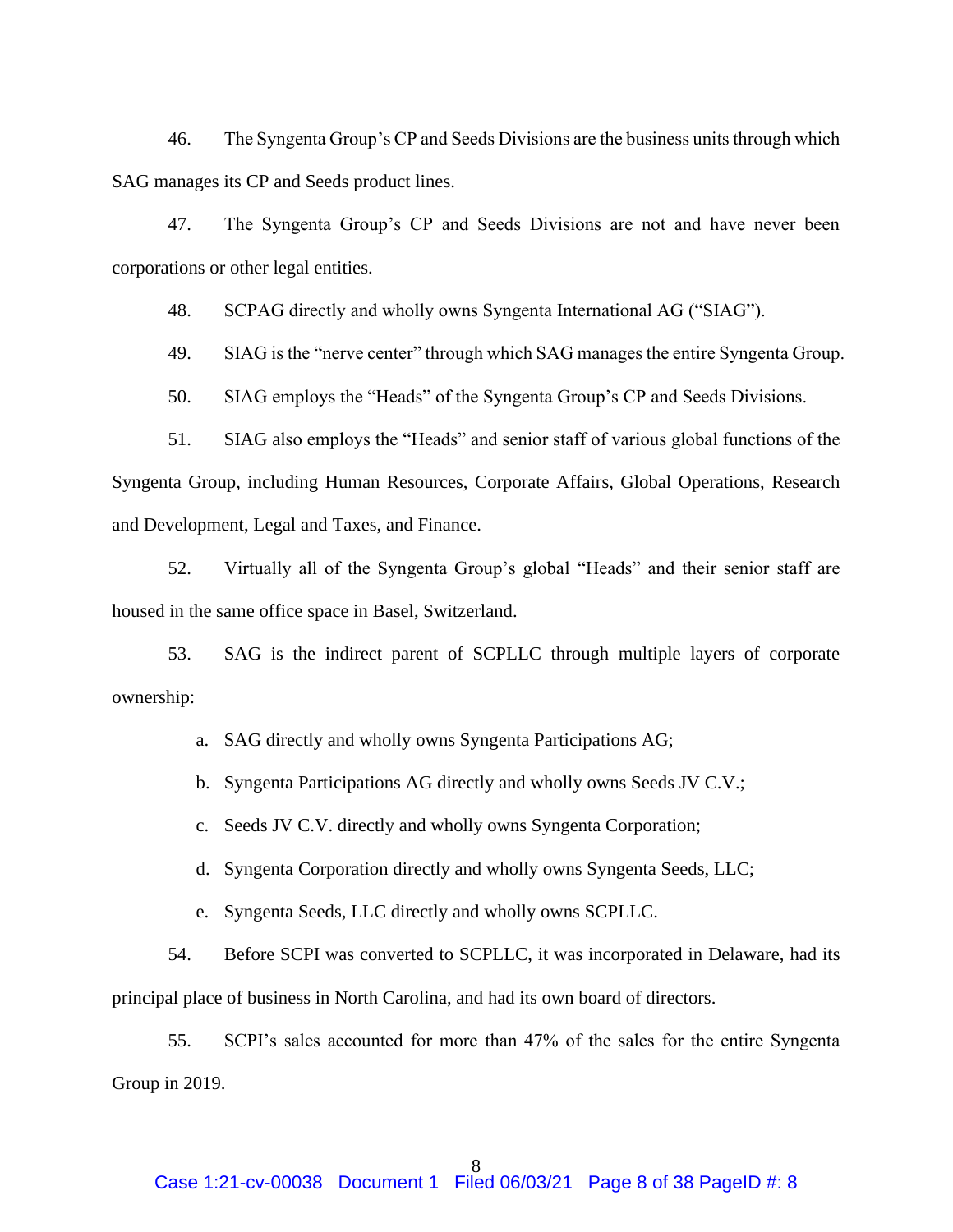56. SAG has purposefully organized the Syngenta Group, including SCPLLC, in such a way as to attempt to evade the authority of courts in jurisdictions in which it does substantial business.

57. Although the formal legal structure of the Syngenta Group is designed to suggest otherwise, SAG in fact exercises an unusually high degree of control over its country-specific business units, including SCPLLC, through a "matrix management'' system of functional reporting to global "Product Heads" in charge of the Syngenta Group's unincorporated Crop Protection and Seeds Divisions, and to global "Functional Heads" in charge of human resources, corporate affairs, global operations, research and development, legal and taxes, and finance.

58. The lines of authority and control within the Syngenta Group do not follow its formal legal structure, but instead follow this global "functional" management structure.

59. SAG controls the actions of its far-flung subsidiaries, including SCPLLC, through this global "functional" management structure.

60. SAG's board of directors has established a Syngenta Executive Committee ("SEC"), which is responsible for the active leadership and the operative management of the Syngenta Group, including SPLLC.

61. The SEC consists of the CEO and various global Heads, which currently are:

- a. The Chief Executive Officer;
- b. Group General Counsel;
- c. The President of Global Crop Protection;
- d. The Chief Financial Officer;
- e. The President of Global Seeds; and
- f. The Head of Human Resources;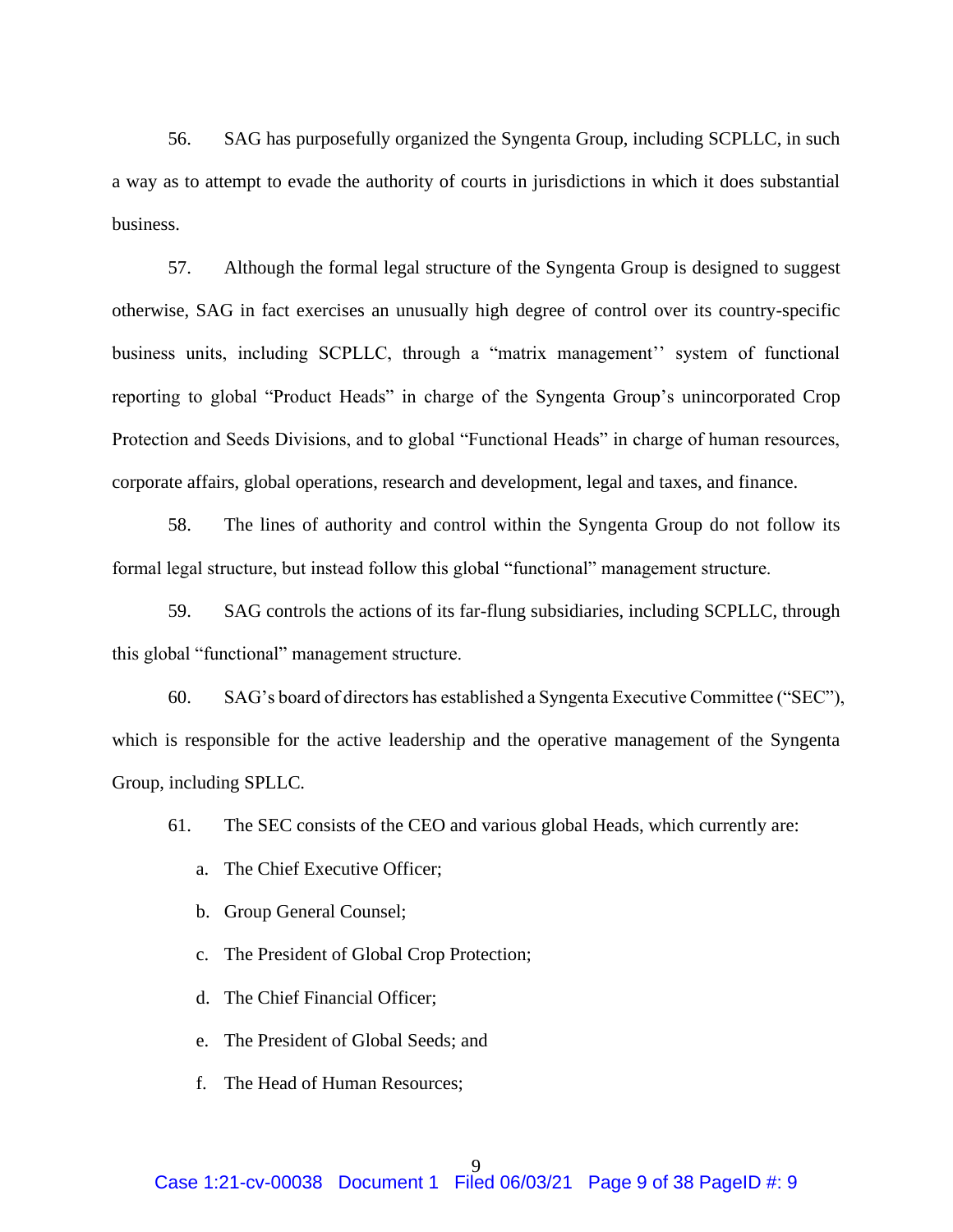62. SIAG employs all of the members of the Executive Committee.

63. Global Syngenta Group corporate policies require SAG subsidiaries, including SPLLC, to operate under the direction and control of the SEC and other unincorporated global management teams.

64. SAG's board of directors meets five to six times a year.

65. In contrast, SCPI's board of directors rarely met, either in person or by telephone, and met only a handful of times over the last decade before SCPI became SCPLLC.

66. Most, if not all, of the SCPI board's formal actions, including selecting and removing SCPI officers, were taken by unanimous written consent pursuant to directions from the SEC or other Syngenta Group global or regional managers that were delivered via e-mail to SCPI board members.

67. Since SCPI became SCPLLC, decisions that are nominally made by the board or managers of SCPLLC in fact continue to be directed by the SEC or other Syngenta Group global or regional managers.

68. Similarly, Syngenta Seeds, Inc.'s board of directors appointed and removed SCPI board members at the direction of the SEC or other Syngenta Group global or regional managers.

69. Since SCPI became SCPLLC, the appointment and removal of the manager(s) of SCPLLC continues to be directed by the SEC or other Syngenta Group global or regional managers.

70. The management structure of the Syngenta Group's CP Division, of which SCPLLC is a part, is not defined by legal, corporate relationships, but by functional reporting relationships that disregard corporate boundaries.

71. Atop the CP Division is the CP Leadership Team (or another body with a different name but substantially the same composition and functions), which includes the President of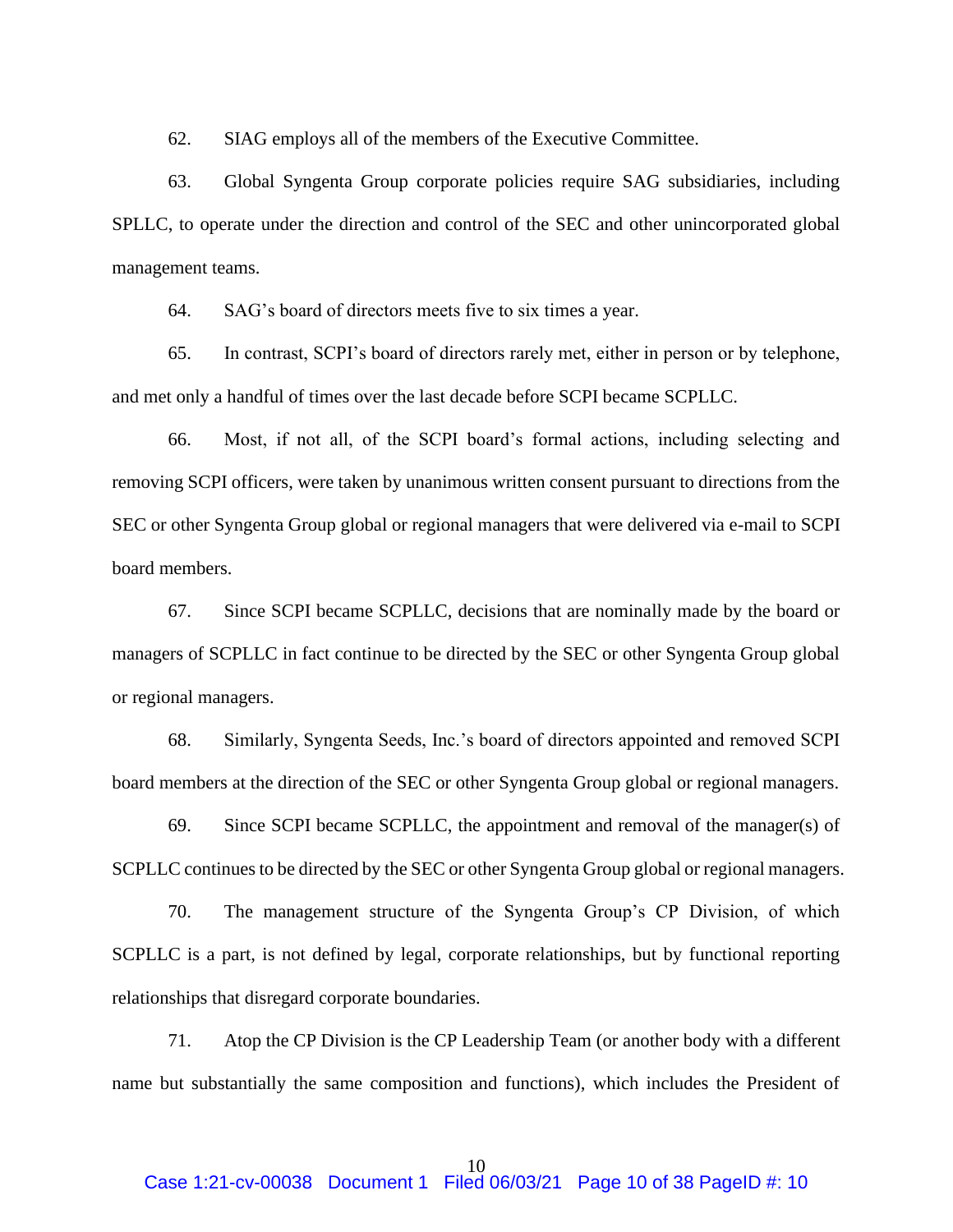Global Crop Protection, the CP region Heads (including SCPLLC President Vern Hawkins), and various global corporate function Heads.

72. The CP Leadership Team meets bi-monthly to develop strategy for new products, markets, and operational efficiencies and to monitor performance of the Syngenta Group's worldwide CP business.

73. Under the CP Leadership Team are regional leadership teams, including the North America Regional Leadership Team (or another body with a different name but substantially the same composition and functions), which oversees the Syngenta Group's U.S. and Canadian CP business (and when previously known as the NAFTA Regional Leadership Team, also oversaw the Syngenta Group's Mexican CP business).

74. The North America Regional Leadership Team is chaired by SCPLLC's president and includes employees of SCPLLC and the Syngenta Group's Canadian CP company (and when previously known as the NAFTA Regional Leadership Team, also included employees of the Syngenta Group's Mexican CP company).

75. The Syngenta Group's U.S. and Canadian CP companies, including SCPLLC, report to the North America Regional Leadership Team, which reports the CP Leadership Team, which reports to the SEC, which reports to SAG's board of directors.

76. Some members of the North America Regional Leadership Team, including some SCPLLC employees, report or have in the past reported not to their nominal superiors within the companies that employ them, but directly to the Syngenta Group's global Heads.

77. Syngenta Group global Heads that supervise SCPLLC employees participate and have in the past participated in the performance reviews of these employees and in setting their compensation.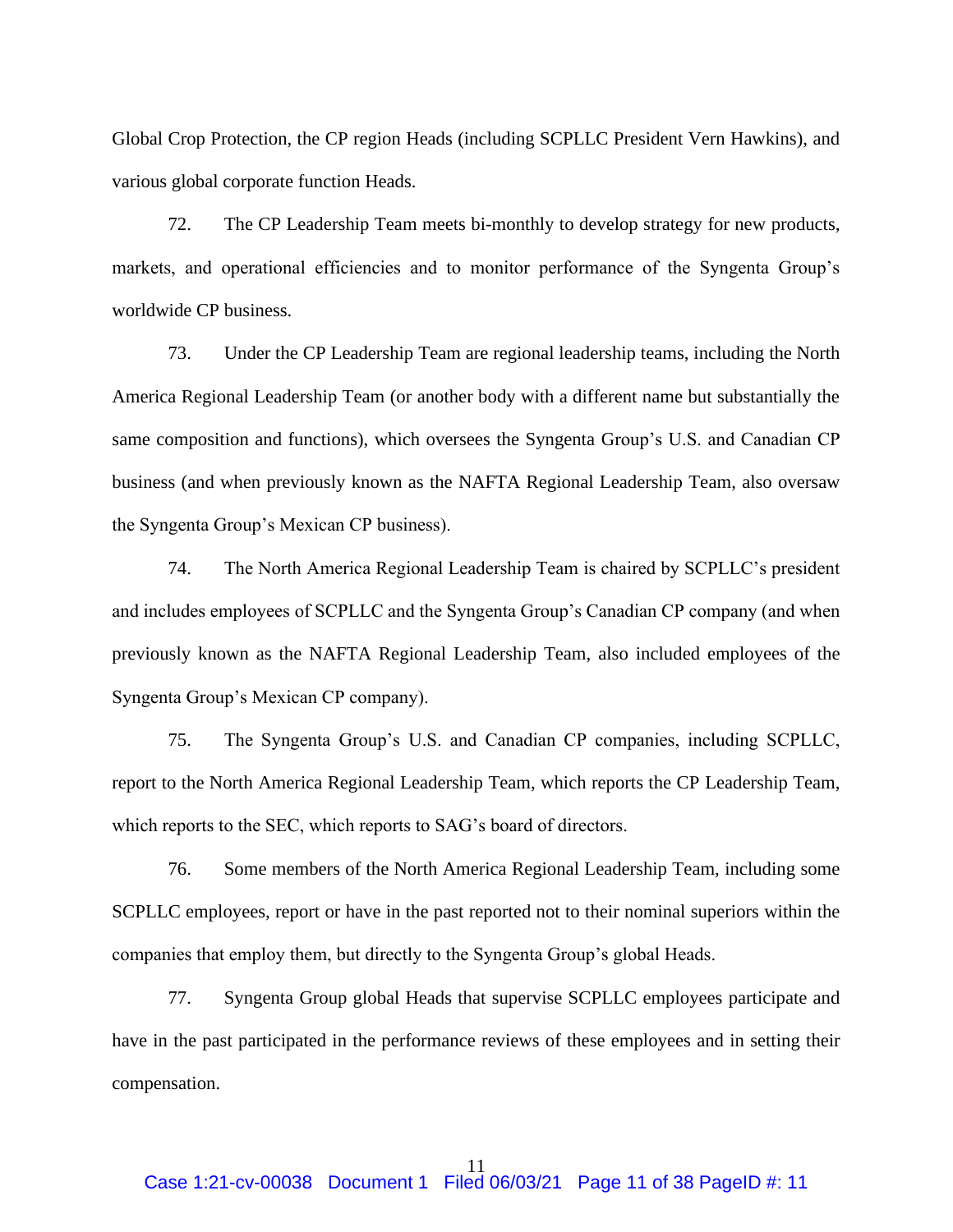78. The Syngenta Group's functional reporting lines have resulted in employees of companies, including SCPLLC, reporting to officers of remote parent companies, officers of affiliates with no corporate relationship other than through SAG, or officers of subsidiary companies.

79. SCPLLC performs its functions according to its role in the CP Division structure:

a. CP Division development projects are proposed at the global level, ranked and funded at the global level after input from functional entities such as the CP Leadership Team and the North America Regional Leadership Team, and given final approval by the SEC;

b. New CP products are developed by certain Syngenta Group companies or functional groups that manage and conduct research and development functions for the entire CP Division;

c. These products are then tested by other Syngenta Group companies, including SCPLLC, under the direction and supervision of the SEC, the CP Leadership Team, or other Syngenta Group global managers;

d. Syngenta Group companies, including SCPLLC, do not contract with or compensate each other for this testing;

e. Rather, the cost of such testing is included in the testing companies' operating budgets, which are established and approved by the Syngenta Group's global product development managers and the SEC;

f. If a product shows promise based on this testing and the potential markets for the product, either global or regional leaders (depending on whether the target market is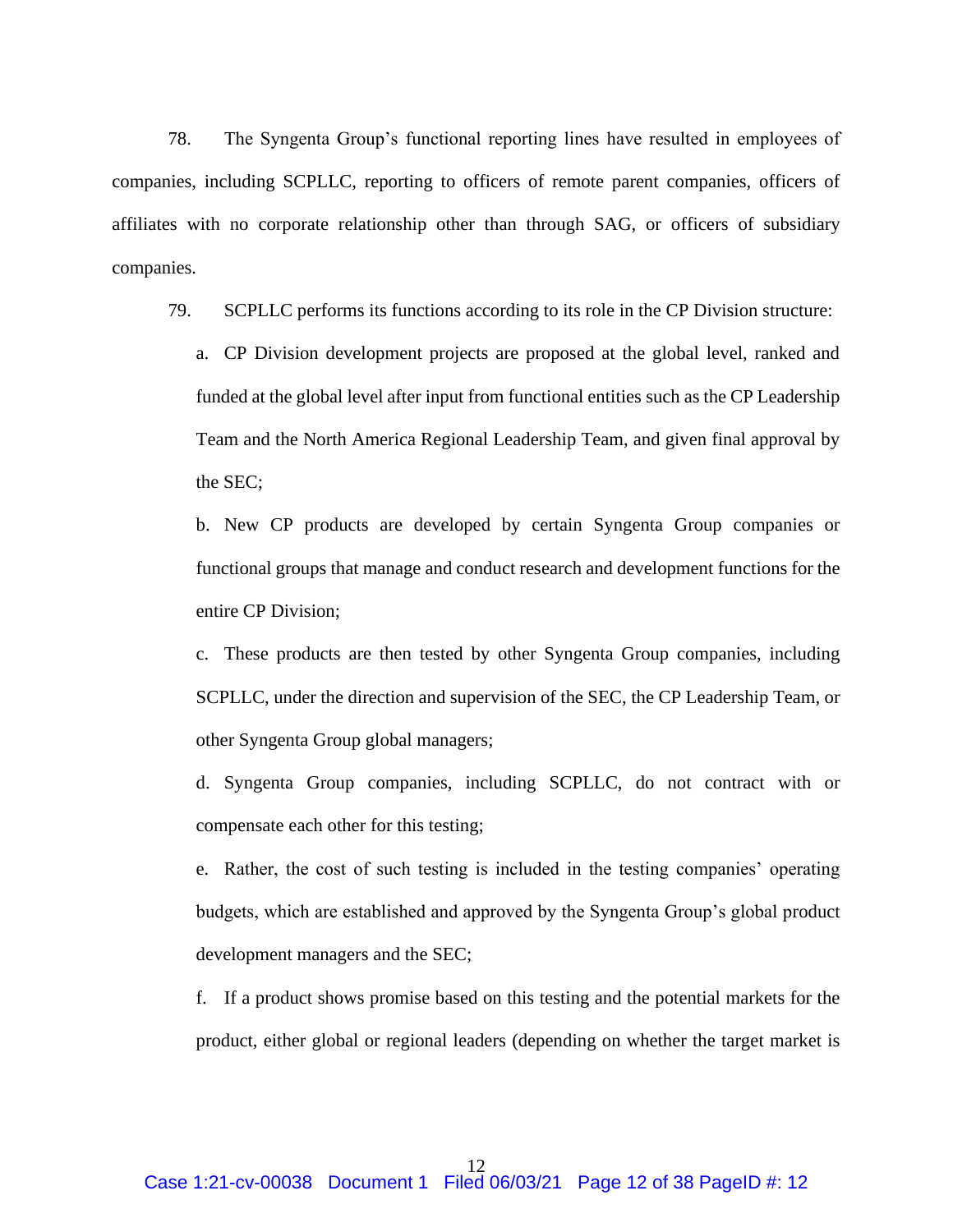global or regional), not individual Syngenta Group companies such as SCPLLC, decide whether to sell the product;

g. Decisions to sell the product must be approved by the SEC;

h. The products that are sold all bear the same Syngenta trademark and logo.

80. SCPLLC is subject to additional oversight and control by Syngenta Group global managers through a system of "reserved powers" established by SAG and applicable to all Syngenta Group companies.

81. These "reserved powers" require Syngenta Group companies to seek approval for certain decisions from higher levels within the Syngenta Group's functional reporting structure.

82. For example, although SAG permits Syngenta Group companies to handle small legal matters on their own, under the "reserved powers" system, SAG's Board of Directors must approve settlements of certain types of lawsuits against Syngenta Group companies, including SCPLLC, if their value exceeds an amount specified in the "reserved powers."

83. Similarly, the appointments of senior managers at SCPLLC must be approved by higher levels than SCPLLC's own management, board of directors, or even its direct legal owner.

84. Although SCPLLC takes the formal action necessary to appoint its own senior managers, this formal action is in fact merely the rubber-stamping of decisions that have already been made by the Syngenta Group's global management.

85. Although SAG subsidiaries, including SCPLLC, pay lip service to legal formalities that give the appearance of authority to act independently, in practice many of their acts are directed or pre-approved by the Syngenta Group's global management.

86. SAG and the global management of the Syngenta Group restrict the authority of SCPLLC to act independently in areas including: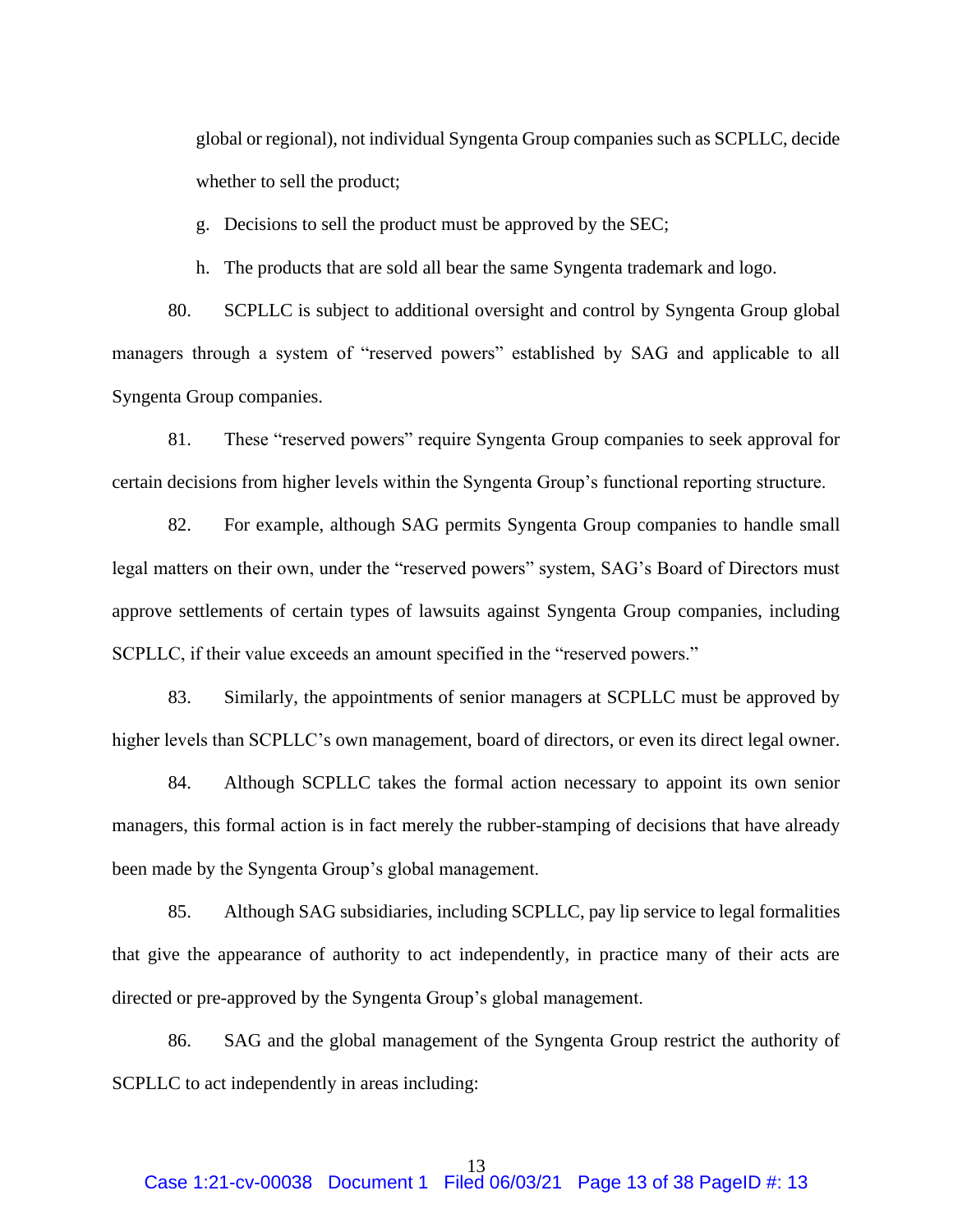a. Product development;

b. Product testing (among other things, SAG and the global management of the Syngenta Group require SCPLLC to use Syngenta Ltd.'s Central Toxicology Laboratory to design, perform, or oversee product safety testing that SCPLLC submits to the EPA in support of the registrations of Paraquat and other pesticides);

- c. Production;
- d. Marketing;
- e. Sales;
- f. Human resources;
- g. Communications and public affairs;
- h. Corporate structure and ownership
- i. Asset sales and acquisitions
- j. Key appointments to boards, committees and management positions;
- k. Compensation packages;
- l. Training for high-level positions; and
- m. Finance (including day-to-day cash management) and tax.

87. Under the Syngenta Group's functional management system, global managers initiate, and the global Head of Human Resources oversees, international assignments and compensation of managers employed by one Syngenta subsidiary to do temporary work for another Syngenta subsidiary in another country. This international assignment program aims, in part, to improve Syngenta Group-wide succession planning by developing corporate talent to make employees fit for higher positions within the global Syngenta Group of companies.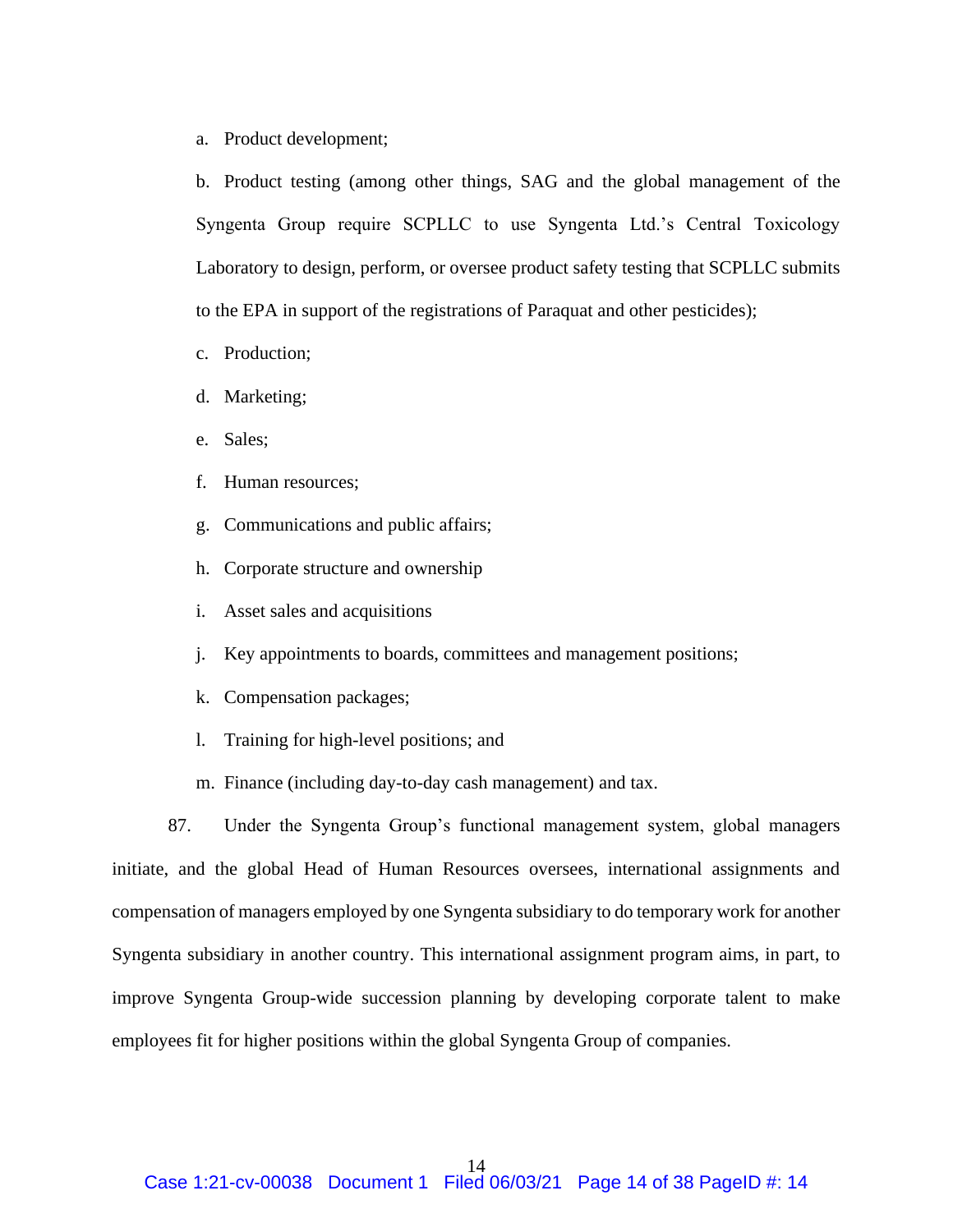88. Under this international assignment program, at the instance of Syngenta Group global managers, SCPLLC officers and employees have been "seconded" to work at other SAG subsidiaries, and officers and employees of other Syngenta Group subsidiaries have been "seconded" to work at SCPLLC.

89. The Syngenta Group's functional management system includes a central global finance function—known as Syngenta Group Treasury—for the entire Syngenta Group.

90. The finances of all Syngenta Group companies are governed by a global treasury policy that subordinates the financial interests of SAG's subsidiaries, including SCPLLC, to the interests of the Syngenta Group as a whole.

91. Under the Syngenta Group's global treasury policy, Syngenta Group Treasury controls daily cash sweeps from subsidiaries such as SCPLLC, holds the cash on account, and lends it to other subsidiaries that need liquidity.

92. The Syngenta Group's global treasury policy does not allow SAG subsidiaries such as SCPLLC to seek or obtain financing from non-Syngenta entities without the approval of Syngenta Group Treasury.

93. Syngenta Group Treasury also decides whether SCPLLC will issue a dividend or distribution to its direct parent company, and how much that dividend will be.

94. SCPLLC's board or management approves dividends and distributions mandated by Syngenta Group Treasury without any meaningful deliberation.

95. SAG, through its agent or alter ego, SCPLLC, does substantial business in the State of Tennessee, in the ways previously alleged as to SCPLLC.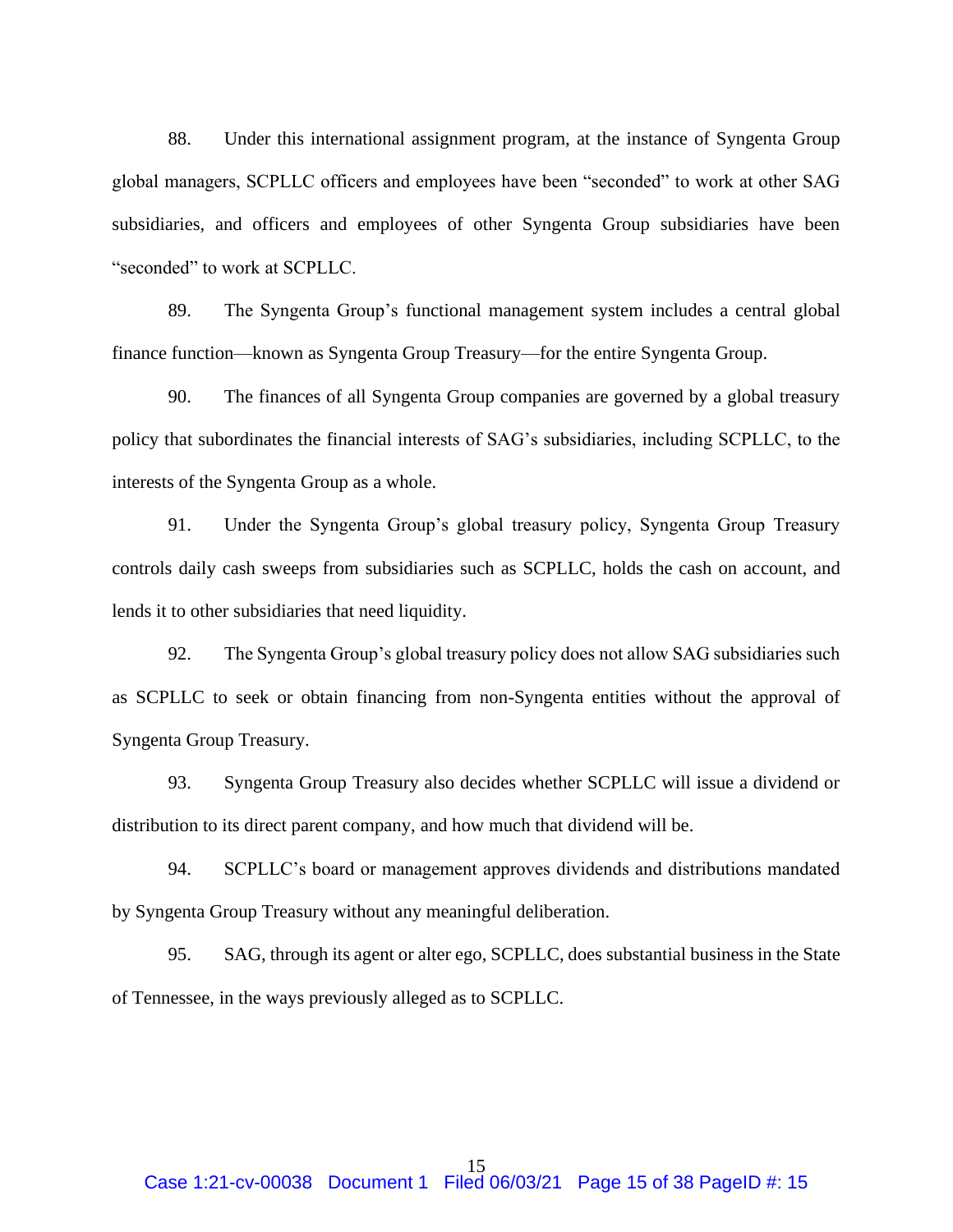## **B. Paraquat manufacture, distribution, and sale**

96. ICI, a legacy company of Syngenta, claims to have discovered the herbicidal properties of Paraquat in 1955.

97. The leading manufacturer of Paraquat is Syngenta, which (as ICI) developed the active ingredient in Paraquat in the early 1960s.

98. ICI produced the first commercial Paraquat formulation and registered it in England in 1962.

99. Paraquat was marketed in 1962 under the brand name Gramoxone.

100. Paraquat first became commercially available for use in the United States in 1964.

101. In or about 1964, ICI and Chevron Chemical Company entered into agreements regarding the licensing and distribution of Paraquat ("the ICI-Chevron Chemical Agreements").

102. In or about 1971, ICI Americas became a party to the ICI-Chevron Chemical Agreements on the same terms as ICI.

103. In the ICI-Chevron Chemical Agreements, ICI and ICI Americas granted Chevron Chemical a license to distribute and sell Paraquat in the U.S. under the ICI-trademarked brand name Gramoxone.

104. The ICI-Chevron Chemical Agreements were renewed or otherwise remained in effect until about 1986.

105. SAG and its corporate predecessors have manufactured, formulated, distributed, and sold Paraquat for use in the United States from about 1964 through the present, and at all relevant times intended or expected their Paraquat products to be distributed and sold in Tennessee, where they registered such products with the State of Tennessee to enable them to be lawfully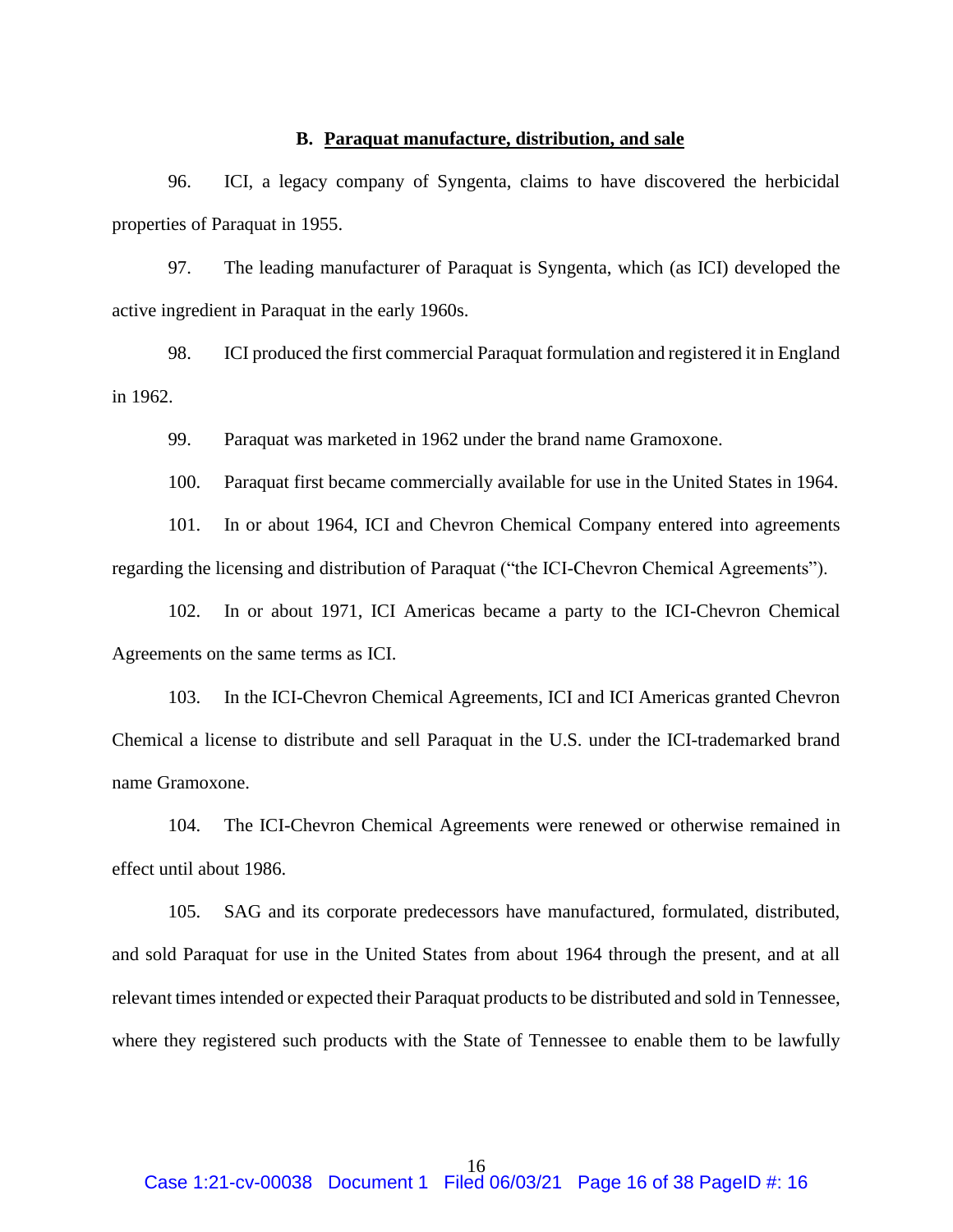distributed, sold, and used in Tennessee, and marketed, advertised, and promoted them to Tennessee distributors, dealers, applicators, and farmers.

106. SAG and its corporate predecessors have submitted health and safety and efficacy studies to the USDA and the EPA to support the registration of Paraquat for manufacture, formulation, distribution, and sale for use in the United States from about 1964 through the present.

107. SCPLLC and its corporate predecessors have manufactured, formulated, distributed, and sold Paraquat for use in the United States from about 1971 through the present, and at all relevant times intended or expected their Paraquat products to be distributed and sold in Tennessee, where they registered such products with the State of Tennessee to enable them to be lawfully distributed, sold, and used in Tennessee, and marketed, advertised, and promoted them to Tennessee distributors, dealers, applicators, and farmers.

108. SCPLLC and its corporate predecessors have submitted health and safety and efficacy studies to the EPA to support the registration of Paraquat for manufacture, formulation, distribution, and sale for use in the U.S. from about 1971 through the present.

#### **C. Paraquat Use in the United States**

109. Since 1964, Paraquat has been used in the United States to kill broadleaf weeds and grasses before the planting or emergence of more than 100 field, fruit, vegetable, and plantation crops, to control weeds in orchards, and to desiccate (dry) plants before harvest. At all relevant times, the use of Defendants' Paraquat for these purposes was intended or directed by or reasonably foreseeable to, and was known to or foreseen by, Defendants.

110. At all relevant times, where Paraquat was used, it was commonly used multiple times per year on the same land, particularly when used to control weeds in orchards or on farms with multiple crops planted on the same land within a single growing season or year, and such use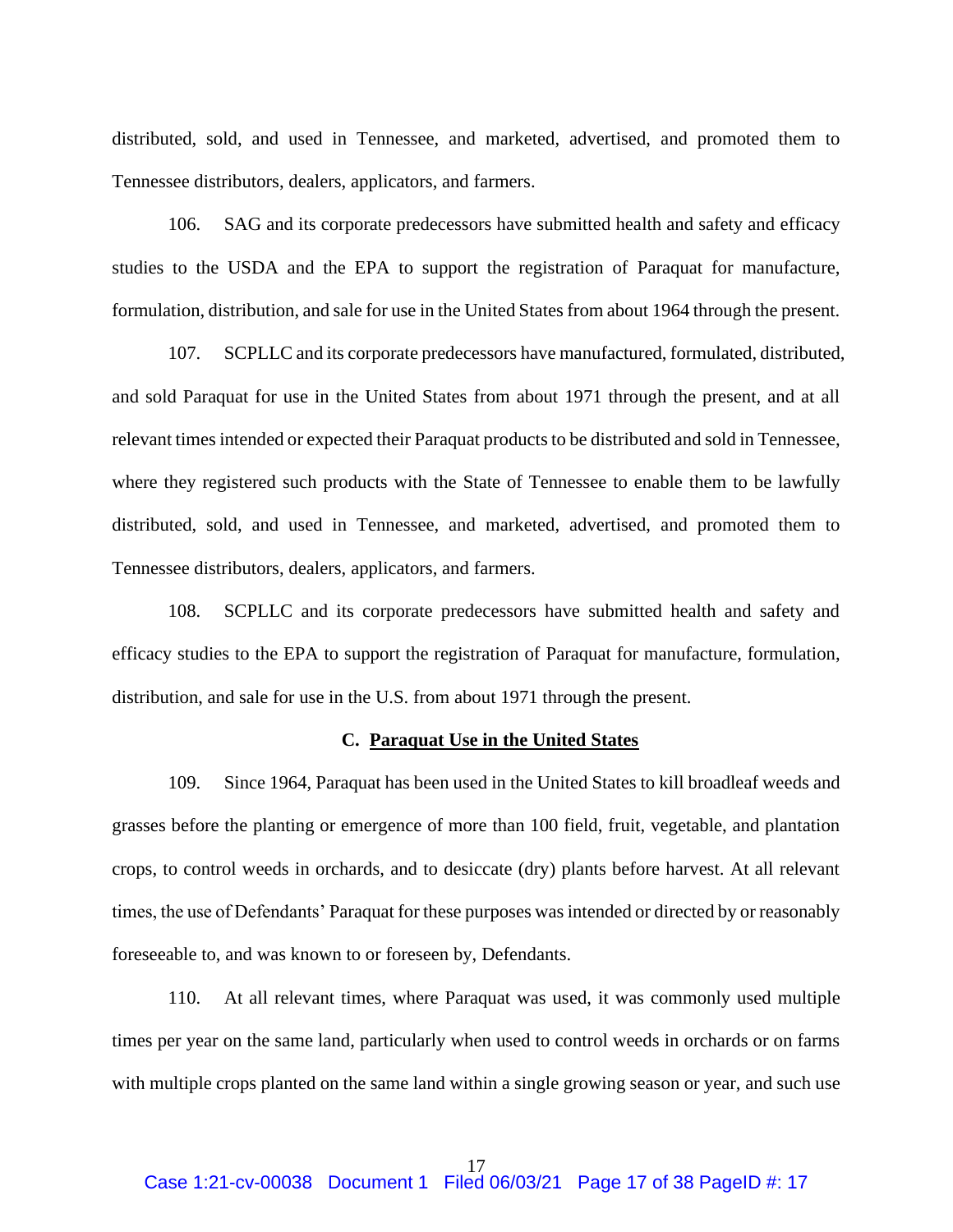was as intended or directed or reasonably foreseeable. The use of Paraquat for these purposes was intended or directed by or reasonably foreseeable to, and was known to or foreseen by, Defendants.

111. At all relevant times, Paraquat manufactured, distributed, sold, and sprayed or caused to be sprayed by Defendants and Defendants' corporate predecessors was typically sold to end-users in the form of liquid concentrates (and less commonly in the form of granular solids) designed to be diluted with water before or after loading it into the tank of a sprayer and applied by spraying it onto target weeds.

112. At all relevant times, concentrates containing Paraquat manufactured, distributed, sold, and sprayed or caused to be sprayed by Defendants and Defendants' corporate predecessors typically were formulated with one or more "surfactants" to increase the ability of the herbicide to stay in contact with the leaf, penetrate the leaf's waxy surface, and enter into plant cells, and the accompanying instructions typically told end-users to add a surfactant or crop oil (which as typically formulated contains a surfactant) before use.

113. At all relevant times, Paraquat typically was applied with a knapsack sprayer, handheld sprayer, aircraft (i.e., crop duster), truck with attached pressurized tank, or tractor-drawn pressurized tank, and such use was as intended or directed or was reasonably foreseeable.

#### **D. Plaintiffs' Exposure to Paraquat**

114. On information and belief, Plaintiff has been exposed to Paraquat numerous times since June 2011, as a result of spray drift and runoff from agricultural fields in close proximity to Plaintiffs' residence at 324 Taylor Circle, Etheridge, TN 38456, and as a result of spray drift and runoff from agricultural fields in close proximity to Plaintiffs' church in the vicinity of 383 Lee Ave, Etheridge, TN 38456.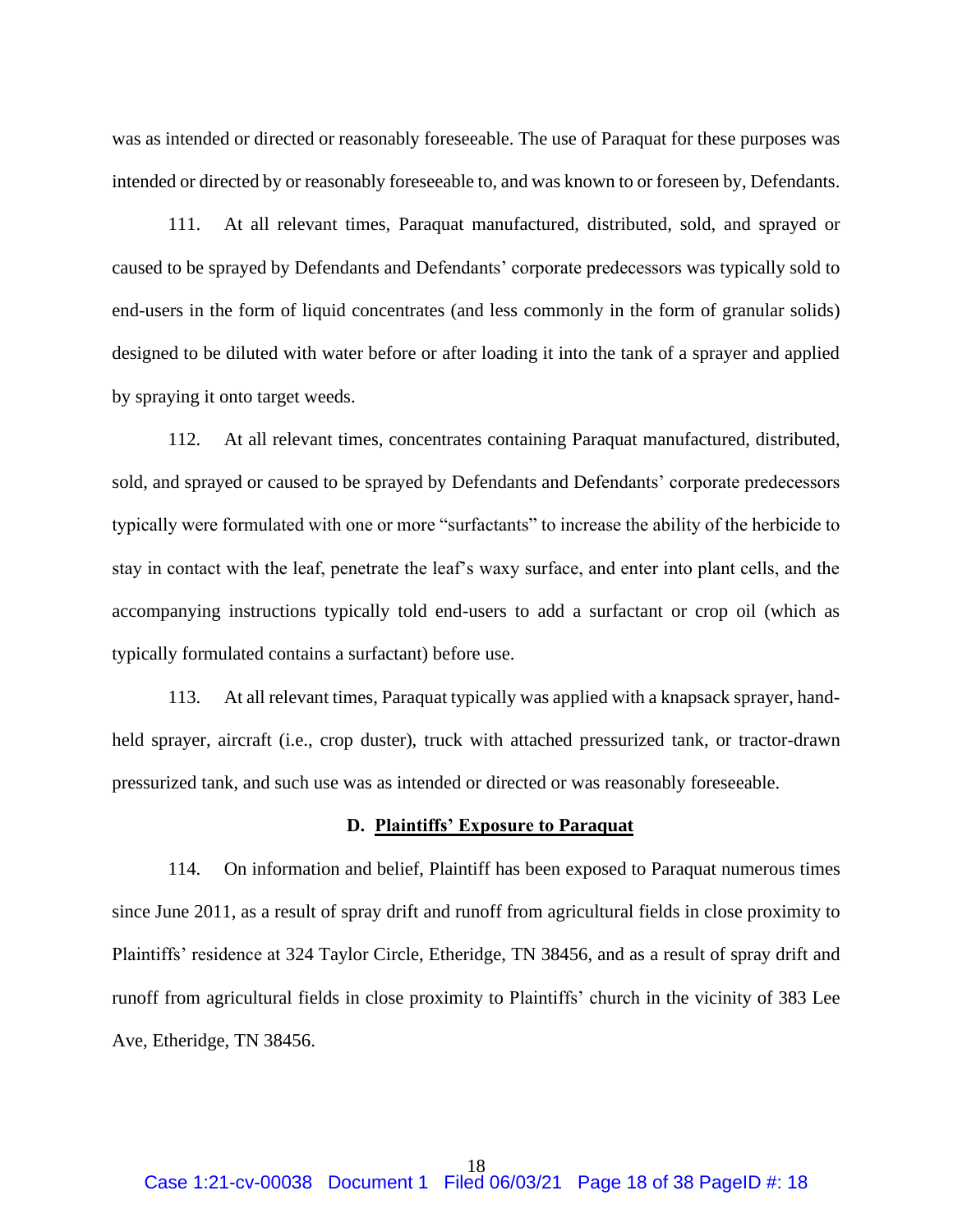115. At all relevant times, it was reasonably foreseeable that when Paraquat was used in the intended or a reasonably foreseeable manner, persons nearby would be exposed to it.

116. At all relevant times, it was reasonably foreseeable that when Paraquat was used in the manner intended or directed or in a reasonably foreseeable manner, persons who were in or near areas where it was being or recently had been sprayed would be exposed to Paraquat, including as a result of runoff and spray drift, which is the movement of herbicide spray droplets from the target area to an area where herbicide application was not intended, typically by wind, and as a result of contact with sprayed plants.

117. At all relevant times, it was reasonably foreseeable that Paraquat could enter the human body via absorption through or penetration of the skin, mucous membranes, and other epithelial tissues, including tissues of the mouth, nose and nasal passages, trachea, and conducting airways, particularly where cuts, abrasions, rashes, sores, or other tissue damage was present.

118. At all relevant times, it was reasonably foreseeable that Paraquat could enter the human body via respiration into the lungs, including the deep parts of the lungs where respiration (gas exchange) occurred.

119. At all relevant times, it was reasonably foreseeable that Paraquat could enter the human body via ingestion into the digestive tract of small droplets swallowed after entering the mouth, nose, or conducting airways.

120. At all relevant times, it was reasonably foreseeable that Paraquat that entered the human body via ingestion into the digestive tract could enter the enteric nervous system (the part of the nervous system that governs the function of the gastrointestinal tract).

121. At all relevant times, it was reasonably foreseeable that Paraquat that entered the human body, whether via absorption, respiration, or ingestion, could enter the bloodstream.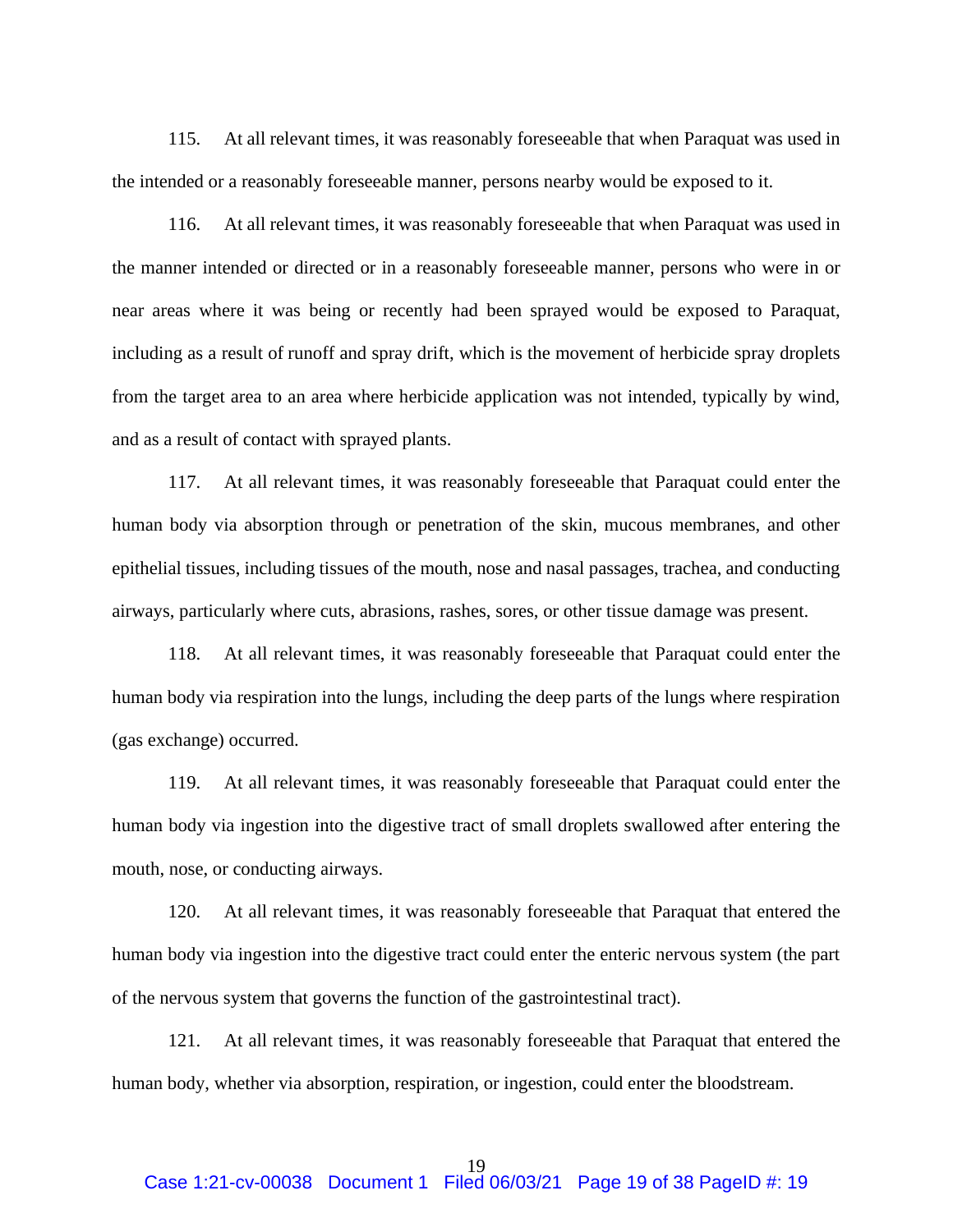122. At all relevant times, it was reasonably foreseeable that Paraquat that entered the bloodstream could enter the brain, whether through the blood-brain barrier or parts of the brain not protected by the blood-brain barrier.

123. At all relevant times, it was reasonably foreseeable that Paraquat that entered the nose and nasal passages could enter the brain through the olfactory bulb (a part of the brain involved in the sense of smell), which is not protected by the blood-brain barrier.

124. Plaintiff was diagnosed with PD on December 4, 2019.

125. On information and belief, Plaintiff's exposures to Paraquat that occurred after June 3, 2011, were a substantial contributing factor in the development of her PD.

126. No doctor or any other person ever told Plaintiff that her PD was or could have been caused by exposure to Paraquat.

127. Before early 2021, Plaintiff had never read or heard of any articles in newspapers, scientific journals, or other publications that associated Parkinson's disease with Paraquat.

128. Before early 2021, Plaintiff had never read or heard of any lawsuit alleging that Paraquat causes Parkinson's disease.

129. On information and belief, the Paraquat to which Plaintiff was exposed was sold and used in Tennessee, and was manufactured, distributed, and on information and belief sold by one or more of the Defendants and their corporate predecessors intending or expecting that it would be sold and used in Tennessee.

130. On information and belief, Plaintiff was exposed to Paraquat manufactured, distributed, and sold at different times as to each Defendant and their corporate predecessors, and not necessarily throughout the entire period of her exposure as to any particular Defendant and its corporate predecessors.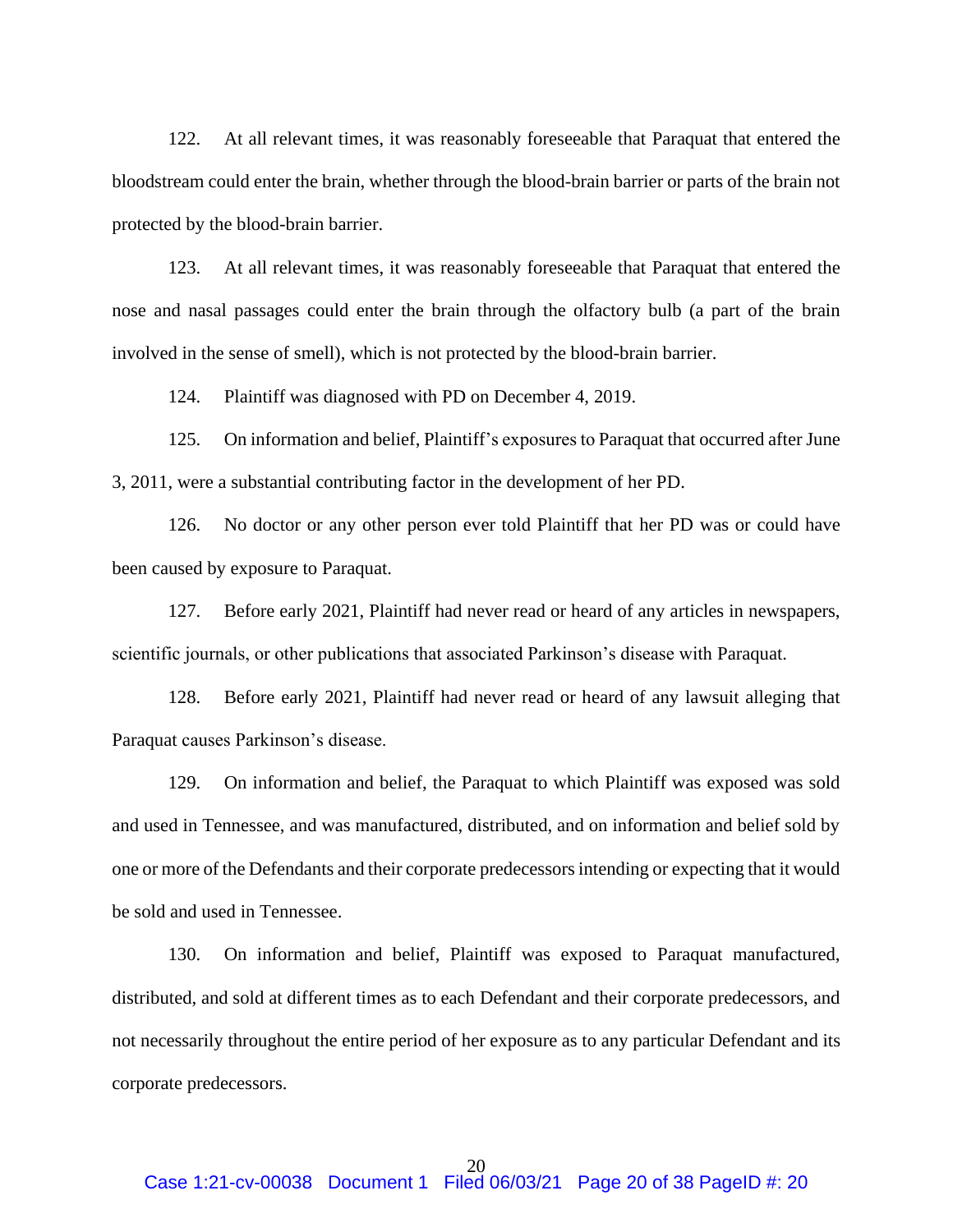131. On information and belief, Plaintiff was exposed to Paraquat that was sold and used in Tennessee, and was manufactured, distributed, and sold by SCPLLC and its corporate predecessors intending or expecting that it would be sold and used in Tennessee.

132. On information and belief, Plaintiff was exposed to Paraquat that was sold and used in Tennessee, and was manufactured, distributed, and sold by SAG and its corporate predecessors intending or expecting that it would be sold and used in Tennessee.

## **E. Parkinson's disease**

133. PD is progressive neurodegenerative disorder of the brain that affects primarily the motor system, the part of the central nervous system that controls movement.

134. Scientists who study PD generally agree that fewer than 10% of all PD cases are caused by inherited genetic mutations alone, and that more than 90% are caused by a combination of environmental factors, genetic susceptibility, and the aging process.

### *1. Symptoms and treatment*

135. The characteristic symptoms of PD are its "primary" motor symptoms: resting tremor (shaking movement when the muscles are relaxed), bradykinesia (slowness in voluntary movement and reflexes), rigidity (stiffness and resistance to passive movement), and postural instability (impaired balance).

136. PD's primary motor symptoms often result in "secondary'' motor symptoms such as freezing of gait; shrinking handwriting; mask-like expression; slurred, monotonous, quiet voice; stooped posture; muscle spasms; impaired coordination; difficulty swallowing; and excess saliva and drooling caused by reduced swallowing movements.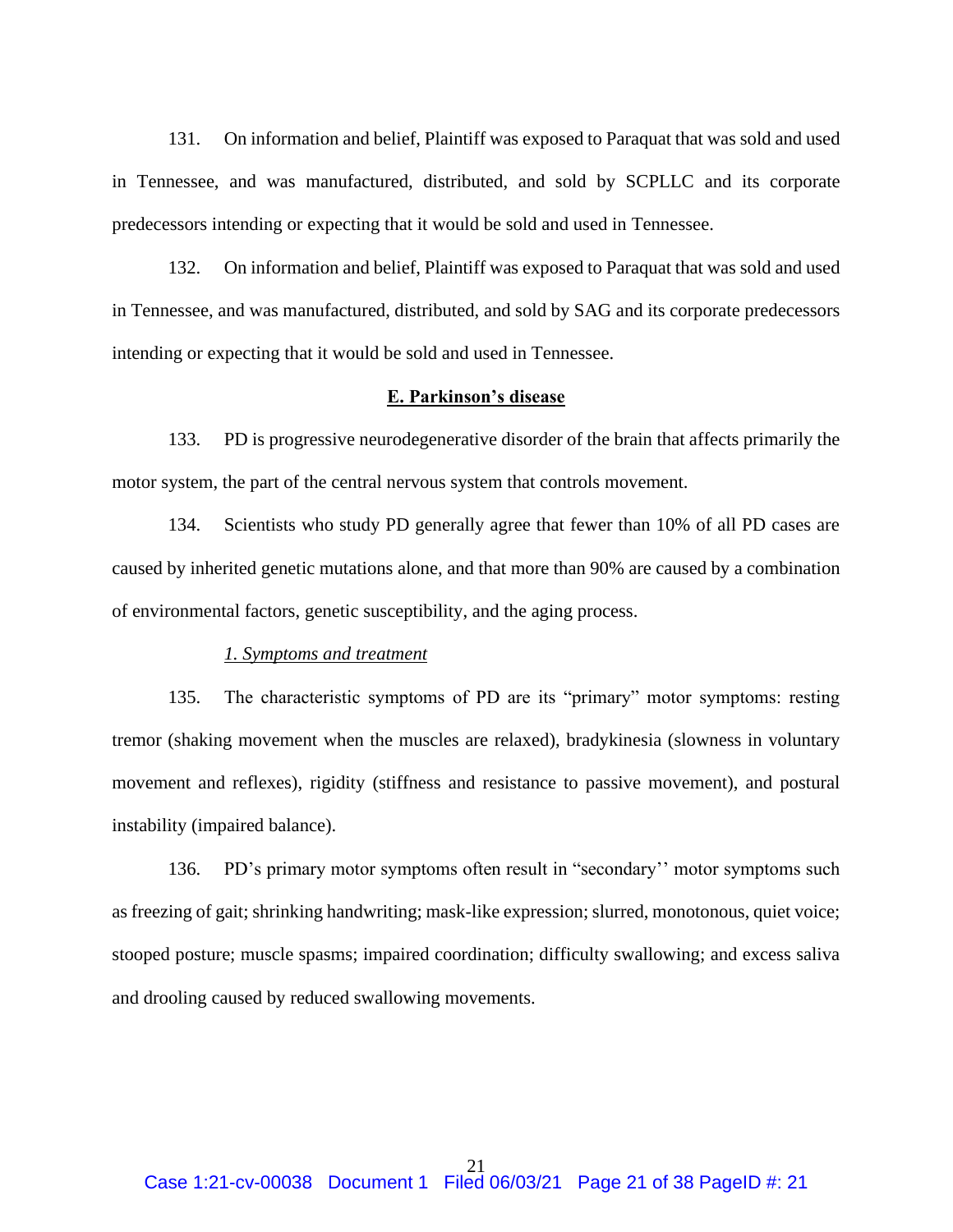137. Non-motor symptoms-such as loss of or altered sense of smell; constipation; low blood pressure on rising to stand; sleep disturbances; and depression-are present in most cases of PD, often for years before any of the primary motor symptoms appear.

138. There is currently no cure for PD. No treatment will slow, stop, or reverse its progression, and the treatments most-commonly prescribed for its motor symptoms tend to become progressively less effective, and to cause unwelcome side effects, the longer they are used.

#### *2. Pathophysiology*

139. The selective degeneration and death of dopaminergic neurons (dopamineproducing nerve cells) in a part of the brain called the substantia nigra pars compacta ("SNpc") is one of the primary pathophysiological hallmarks of PD.

140. Dopamine is a neurotransmitter (a chemical messenger that transmits signals from one neuron to another neuron, muscle cell, or gland cell) that is critical to the brain's control of motor function (among other things).

141. The death of dopaminergic neurons in the SNpc decreases the production of dopamine.

142. Once dopaminergic neurons die, they are not replaced; when enough dopaminergic neurons have died, dopamine production falls below the level the brain requires for proper control of motor function, resulting in the motor symptoms of PD.

143. The presence of Lewy bodies (insoluble aggregates of a protein called alphasynuclein) in many of the remaining dopaminergic neurons in the SNpc is another of the primary pathophysiological hallmarks of PD.

144. Dopaminergic neurons are particularly susceptible to oxidative stress, a disturbance in the normal balance between oxidants present in cells and cells' antioxidant defenses.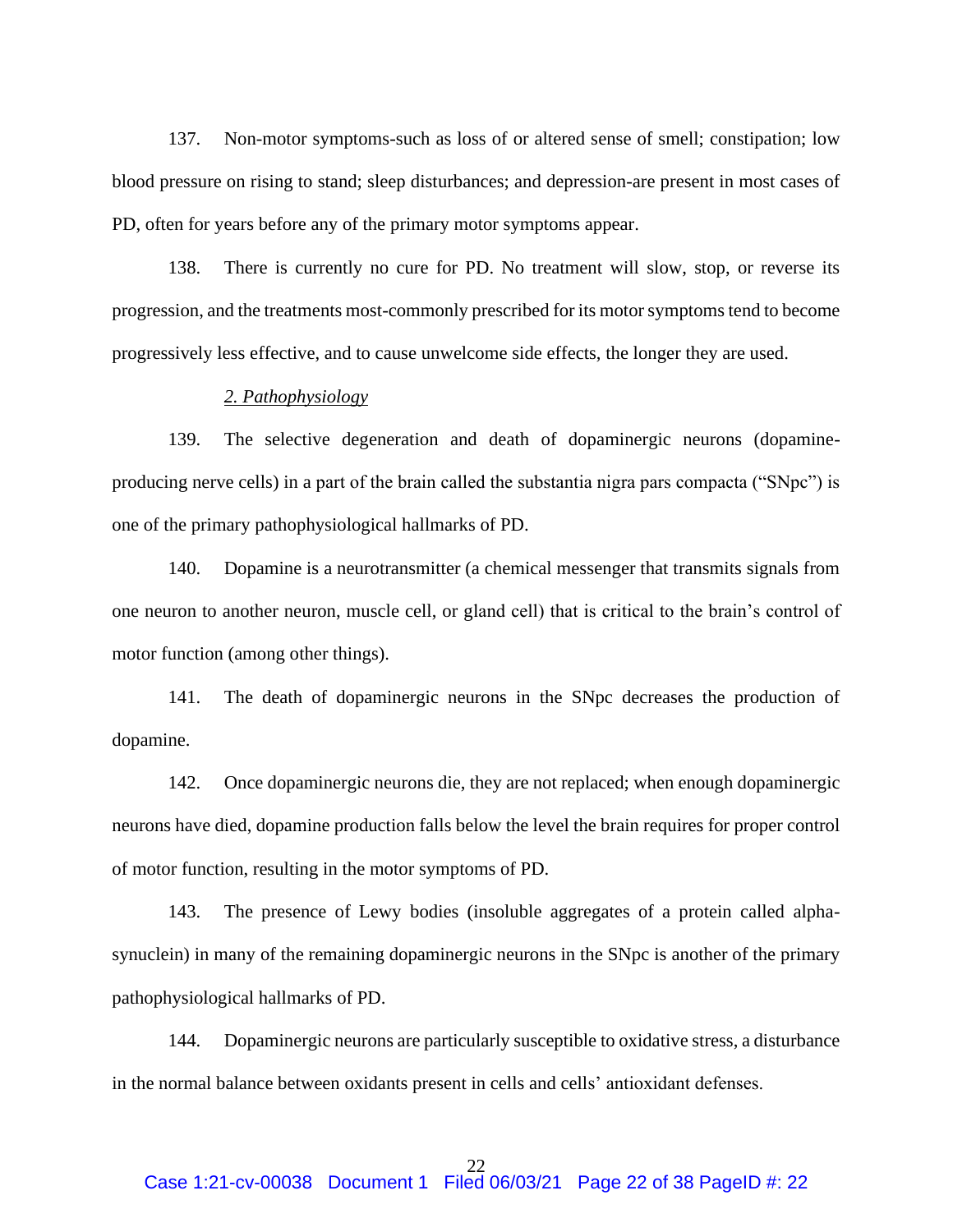145. Scientists who study PD generally agree that oxidative stress is a major factor in if not the precipitating cause of—the degeneration and death of dopaminergic neurons in the SNpc and the accumulation of Lewy bodies in the remaining dopaminergic neurons that are the primary pathophysiological hallmarks of PD.

### **F. Paraquat' s toxicity**

146. Paraquat is highly toxic to both plants and animals.

147. Paraquat injures and kills plants by creating oxidative stress that causes or contributes to cause the degeneration and death of plant cells.

148. Paraquat injures and kills humans and other animals by creating oxidative stress that causes or contributes to cause the degeneration and death of animal cells.

149. Paraquat creates oxidative stress in the cells of plants and animals because of "redox properties" that are inherent in its chemical composition and structure: it is a strong oxidant, and it readily undergoes "redox cycling" in the presence of molecular oxygen, which is plentiful in living cells.

150. The redox cycling of Paraquat in living cells interferes with cellular functions that are necessary to sustain life—photosynthesis in the case of plant cells and cellular respiration in the case of animal cells.

151. The redox cycling of Paraquat in living cells creates a "reactive oxygen species" known as superoxide radical, an extremely reactive molecule that can initiate a cascading series of chemical reactions that creates other reactive oxygen species that damage lipids, proteins, and nucleic acids—molecules that are essential components of the structures and functions of living cells.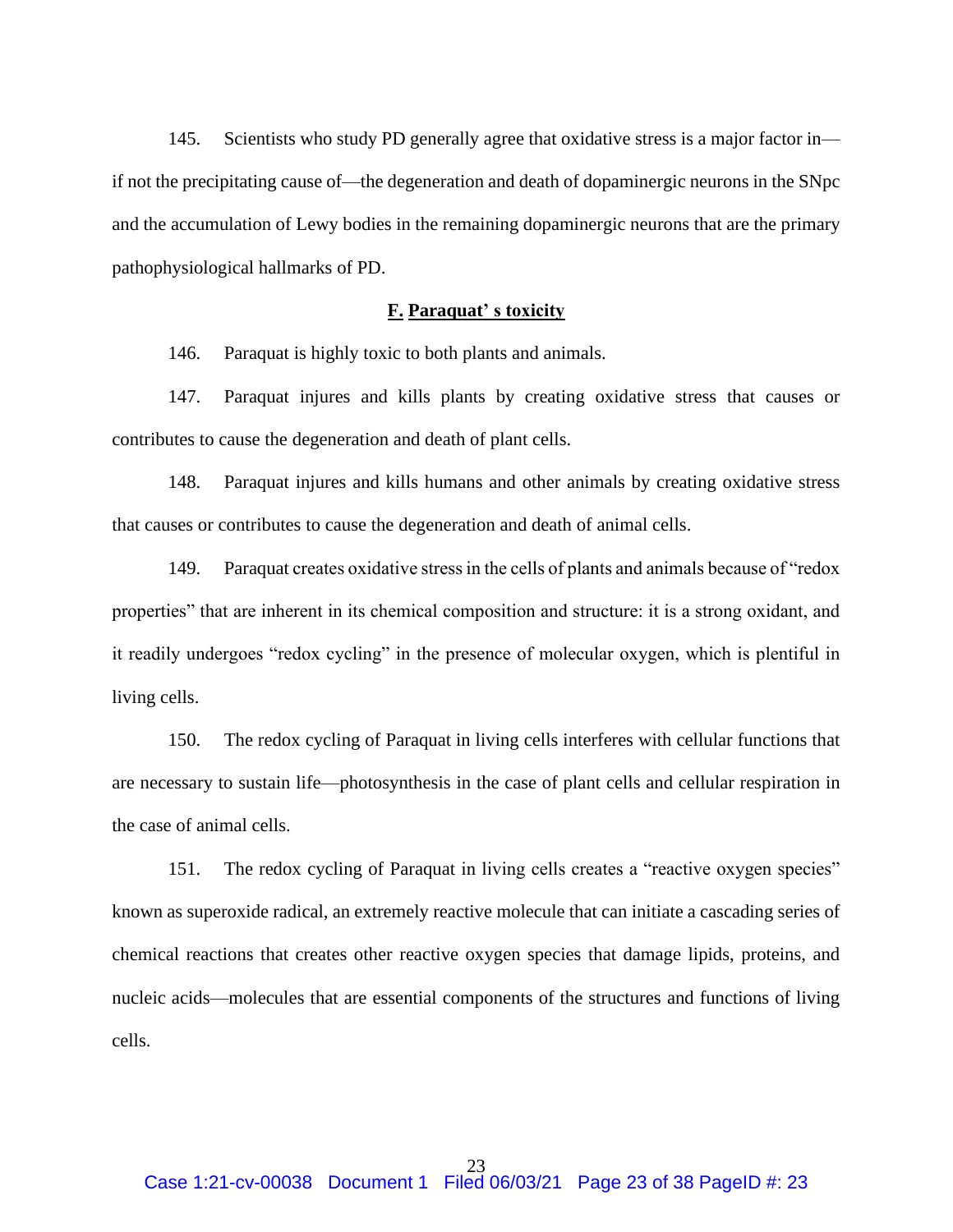152. Because the redox cycling of Paraquat can repeat indefinitely in the conditions typically present in living cells, a single molecule of Paraquat can trigger the production of countless molecules of destructive superoxide radical.

153. Paraquat's redox properties have been known since at least the 1930s.

154. That Paraquat is toxic to the cells of plants and animals because it creates oxidative stress through redox cycling has been known since at least the 1960s.

155. The surfactants with which the concentrates containing Paraquat manufactured, distributed, and sold by Defendants and Defendants' corporate predecessors typically were formulated were likely to increase Paraquat's toxicity to humans by increasing its ability to stay in contact with or penetrate the skin, mucous membranes, and other epithelial tissues, including tissues of the mouth, nose and nasal passages, trachea, and conducting airways, the lungs, and the gastrointestinal tract.

### **G. Paraquat and Parkinson's disease**

156. The same redox properties that make Paraquat toxic to plant cells and other types of animal cells make it toxic to dopaminergic neurons—Paraquat is a strong oxidant that interferes with the function of, damages, and ultimately kills dopaminergic neurons by creating oxidative stress through redox cycling.

157. Although PD is not known to occur naturally in any species other than humans, PD research is often performed using "animal models," in which scientists artificially produce in laboratory animals conditions that show features of PD.

158. Paraquat is one of only a handful of toxins that scientists use to produce animal models of PD.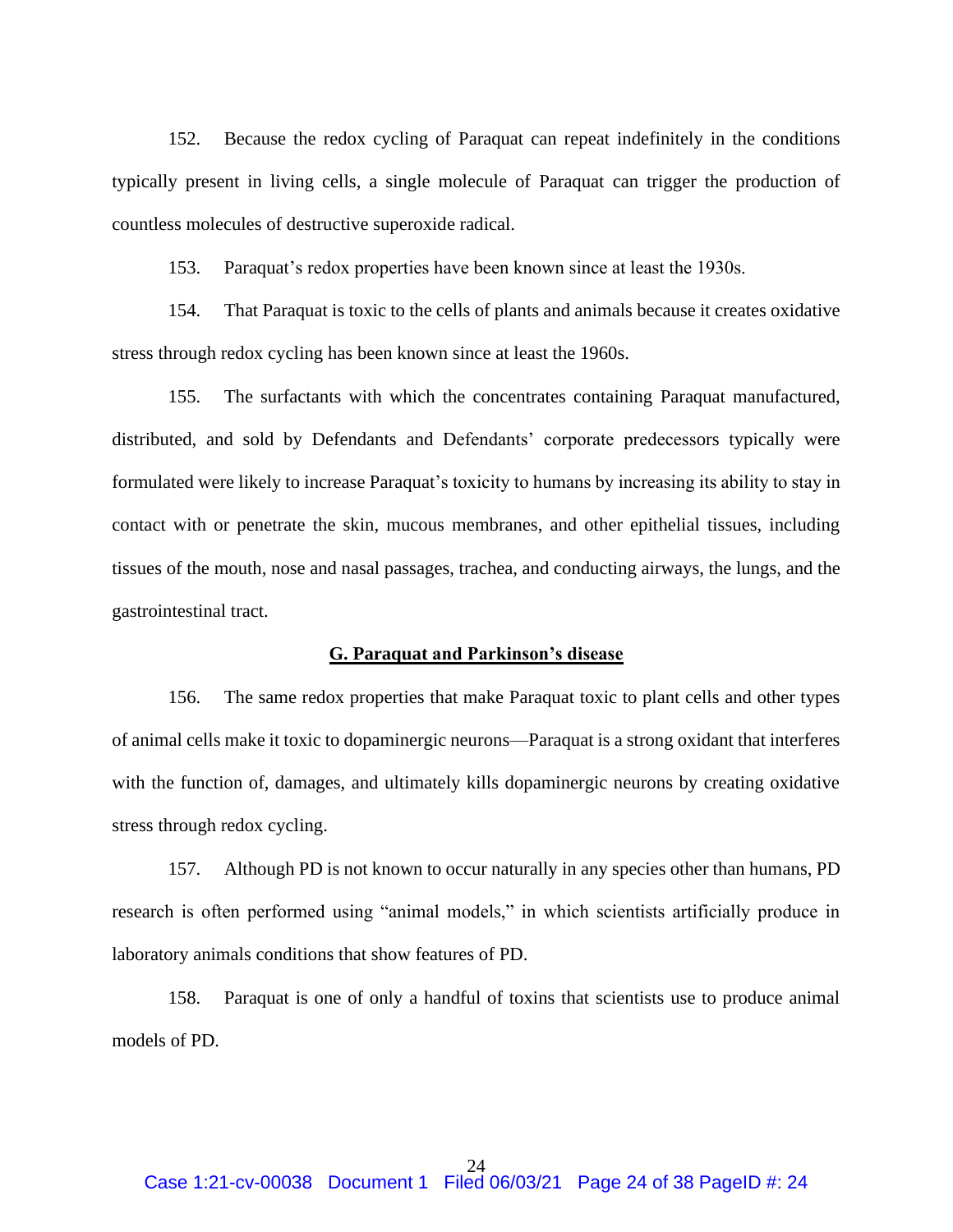159. In animal models of PD, hundreds of studies involving various routes of exposure have found that Paraquat creates oxidative stress that results in the degeneration and death of dopaminergic neurons in the SNpc, other pathophysiology consistent with that seen in human PD, and motor deficits and behavioral changes consistent with those commonly seen in human PD.

160. Hundreds of in vitro studies have found that Paraquat creates oxidative stress that results in the degeneration and death of dopaminergic neurons (and many other types of animal cells).

161. Many epidemiological studies (studies of the patterns and causes of disease in defined populations) have found an association between Paraquat exposure and PD, including multiple studies finding a two- to five-fold or greater increase in the risk of PD in populations with occupational exposure to Paraquat compared to populations without such exposure.

162. Defendants had knowledge of these studies and the relationship between Paraquat exposure and PD but actively and fraudulently concealed this information from Plaintiff and others.

### **H. Paraquat regulation**

163. The Federal Insecticide, Fungicide, and Rodenticide Act ("FIFRA"), 7 U.S.C. § 136 et seq., which regulates the distribution, sale, and use of pesticides within the United States, requires that pesticides be registered with the EPA prior to their distribution, sale, or use, except as described by FIFRA. 7 U.S.C. 136a(a).

164. As part of the pesticide registration process, the EPA requires, among other things, a variety of tests to evaluate the potential for exposure to pesticides, toxicity to people and other potential non-target organisms, and other adverse effects on the environment.

165. As a general rule, FIFRA requires registrants to perform health and safety testing of pesticides.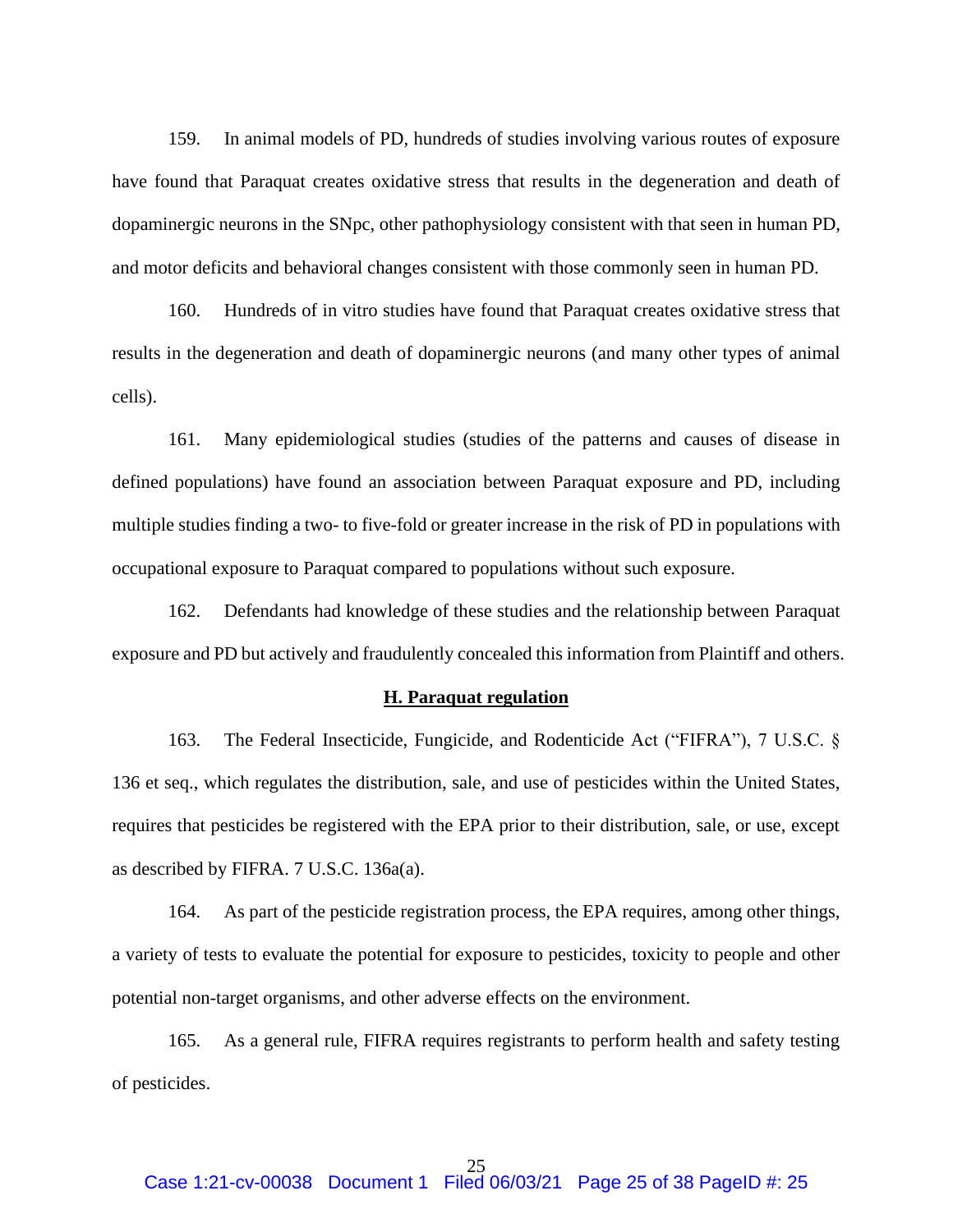166. FIFRA does not require the EPA to perform health and safety testing of pesticides itself, and the EPA generally does not perform such testing.

167. The EPA registers (or re-registers) a pesticide if it believes, based largely on studies and data submitted by the registrant, that:

> a. its composition is such as to warrant the proposed claims for it, 7 U.S.C. §  $136a(c)(5)(A);$

> b. its labeling and other material required to be submitted comply with the requirements of FIFRA,  $7 \text{ U.S.C.} \$ §  $136a(c)(5)(B)$ ;

> c. it will perform its intended function without unreasonable adverse effects on the environment,  $7 \text{ U.S.C. }$ §  $136a(c)(5)(C)$ ; and

> d. when used in accordance with widespread and commonly recognized practice it will not generally cause unreasonable adverse effects on the environment, 7 U.S.C. §  $136a(c)(5)(D)$ .

168. FIFRA defines "unreasonable adverse effects on the environment'' as "any unreasonable risk to man or the environment, taking into account the economic, social, and environmental costs and benefits of the use of any pesticide." 7 U.S.C. § 136(bb).

169. Under FIFRA, "[a]s long as no cancellation proceedings are in effect registration of a pesticide shall be prima facie evidence that the pesticide, its labeling and packaging comply with the registration provisions of [FIFRA]."  $7 \text{ U.S.C.}$  § 136a(f)(2).

170. However, FIFRA further provides that "[i]n no event shall registration of an article be construed as a defense for the commission of any offense under [FIFRA]." 7 U.S.C. § 136a(f)(2).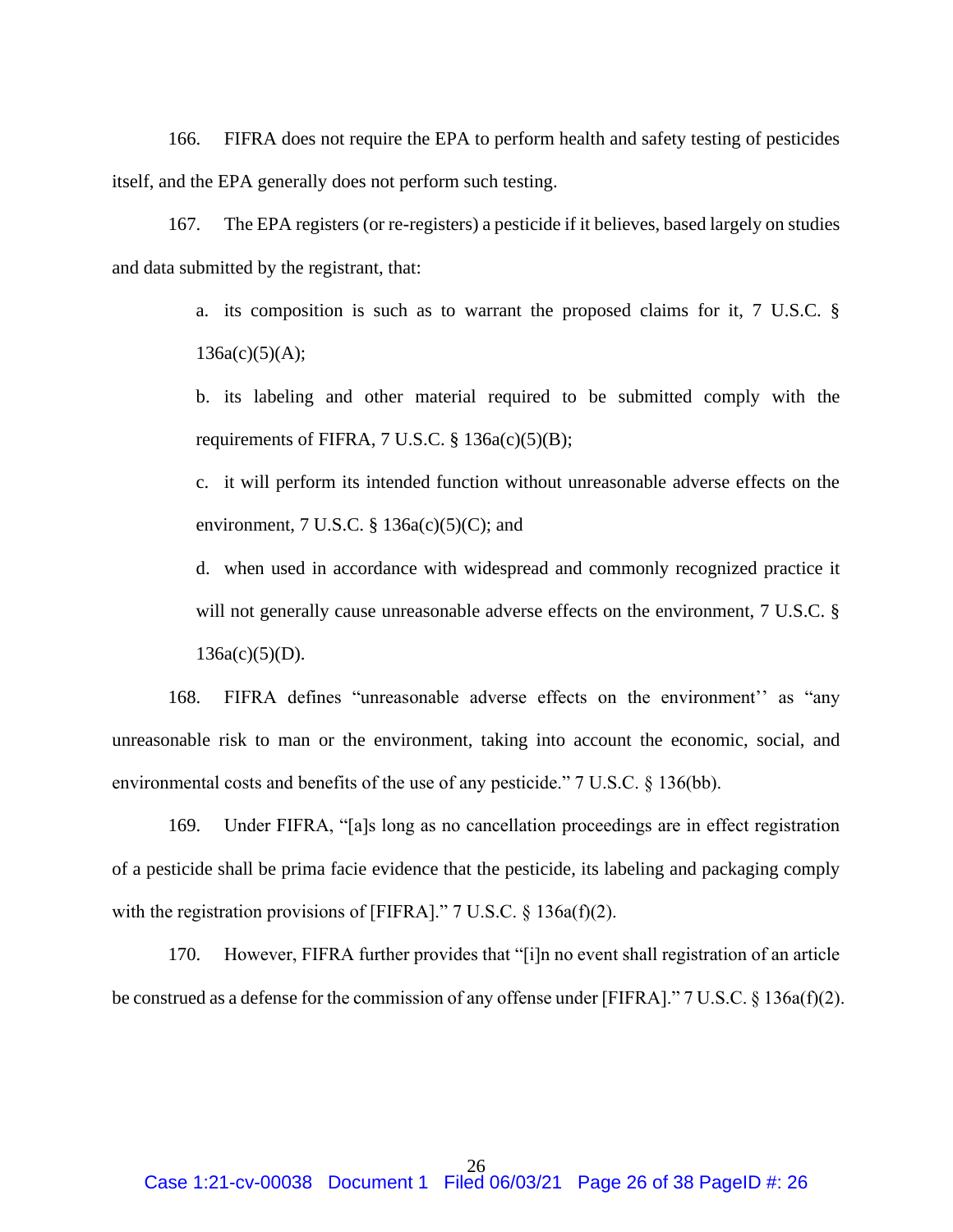171. The distribution or sale of a pesticide that is misbranded is an offense under FIFRA, which provides in relevant part that "it shall be unlawful for any person in any State to distribute or sell to any person . . . any pesticide which is . . . misbranded." 7 U.S.C.  $\S$  136j(a)(1)(E).

172. A pesticide is misbranded under FIFRA if, among other things:

a. its labeling bears any statement, design, or graphic representation relative thereto or to its ingredients that is false or misleading in any particular, 7 U.S.C. §  $136(q)(1)(A);$ 

b. the labeling accompanying it does not contain directions for use which are necessary for effecting the purpose for which the product is intended and if complied with, together with any requirements imposed under Section 136a(d) of the title, are adequate to protect health and the environment,  $7 \text{ U.S.C.} \text{ } \text{\$ } 136(q)(1)(F)$ ; or

c. the label does not contain a warning or caution statement that may be necessary and if complied with, together with any requirements imposed under section 136a(d) of the title, is adequate to protect health and the environment,"  $7 \text{ U.S.C.} \$   $136(q)(1)(G)$ .

173. Plaintiff does not seek in this action to impose on Defendants any labeling or packaging requirement in addition to or different from those required under FIFRA; accordingly, any allegation in this complaint that a Defendant breached a duty to provide adequate directions for the use of Paraquat or warnings about Paraquat, breached a duty to provide adequate packaging for Paraquat, or concealed, suppressed, or omitted to disclose any material fact about Paraquat or engaged in any unfair or deceptive practice regarding Paraquat, that allegation is intended and should be construed to be consistent with that alleged breach, concealment, suppression, or omission, or unfair or deceptive practice, having rendered the Paraquat "misbranded" under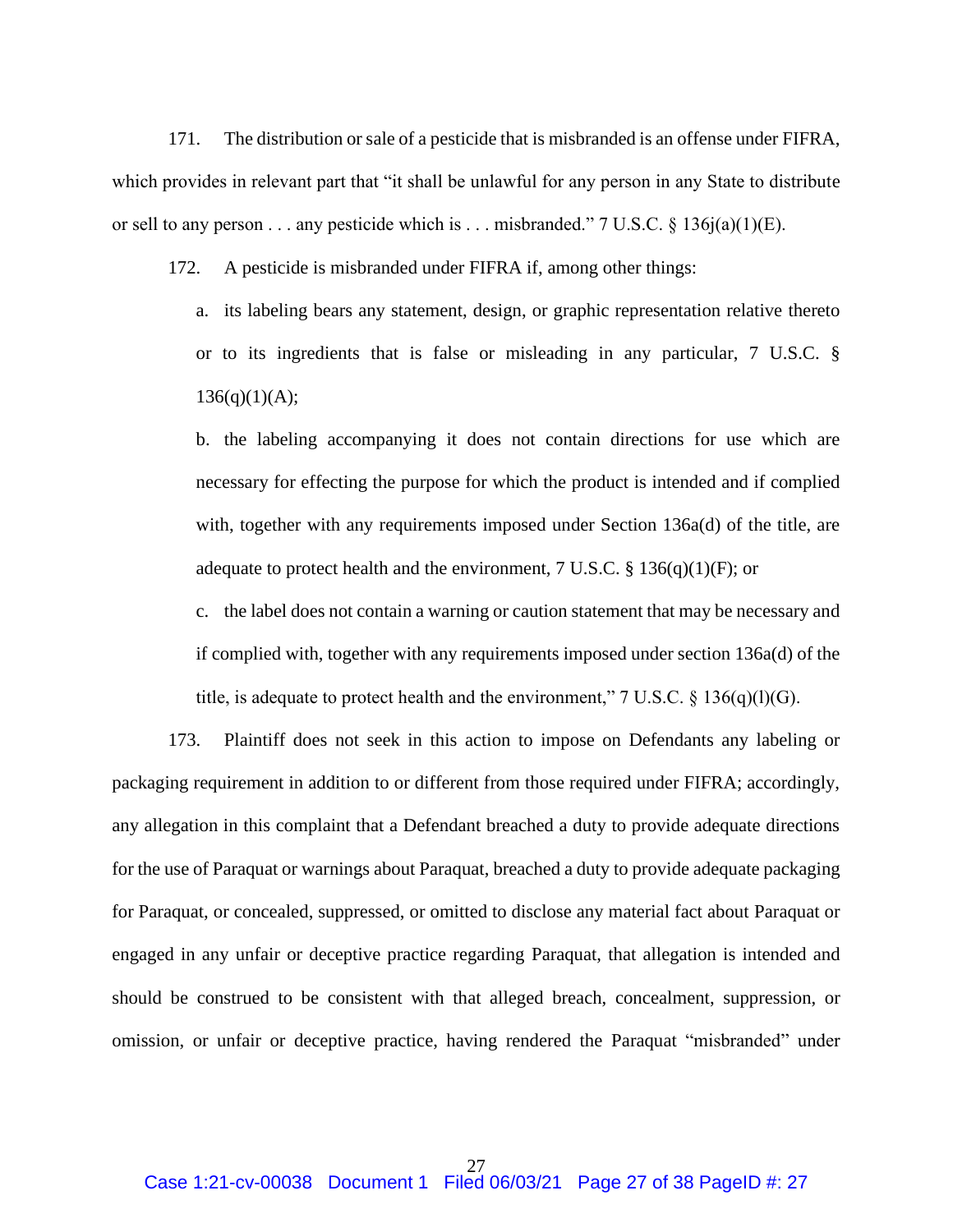FIFRA; however, Plaintiff brings claims and seek relief in this action only under state law, and do not bring any claims or seek any relief in this action under FIFRA.

## **V. THEORIES OF LIABILITY**

### **A. Strict product liability – design defect**

174. At all relevant times, Defendants and Defendants' corporate predecessors were engaged in the U.S. Paraquat business.

175. At all relevant times, Defendants and Defendants' corporate predecessors were engaged in the business of designing, manufacturing, distributing, and selling pesticides, and designed, manufactured, distributed, and sold Paraquat intending or expecting that it would be sold and used in Tennessee.

176. Plaintiff was exposed to Paraquat sold and used in Tennessee that Defendants and Defendants' corporate predecessors designed, manufactured, distributed, and sold intending or expecting that it would be sold and used in Tennessee.

177. The Paraquat that Defendants and Defendants' corporate predecessors designed, manufactured, distributed, and sold and to which Plaintiff was exposed was in a defective condition that made it unreasonably dangerous, in that when used in the intended and directed manner or a reasonably foreseeable manner:

> a. it was designed, manufactured, formulated, and packaged such that it was likely to be inhaled, ingested, and absorbed into the bodies of persons who used it, who were nearby while it was being used, or who entered fields or orchards where it had been sprayed or areas near where it had been sprayed; and

> b. when inhaled, ingested, or absorbed into the bodies of persons who used it, who were nearby while it was being used, or who entered fields or orchards where it had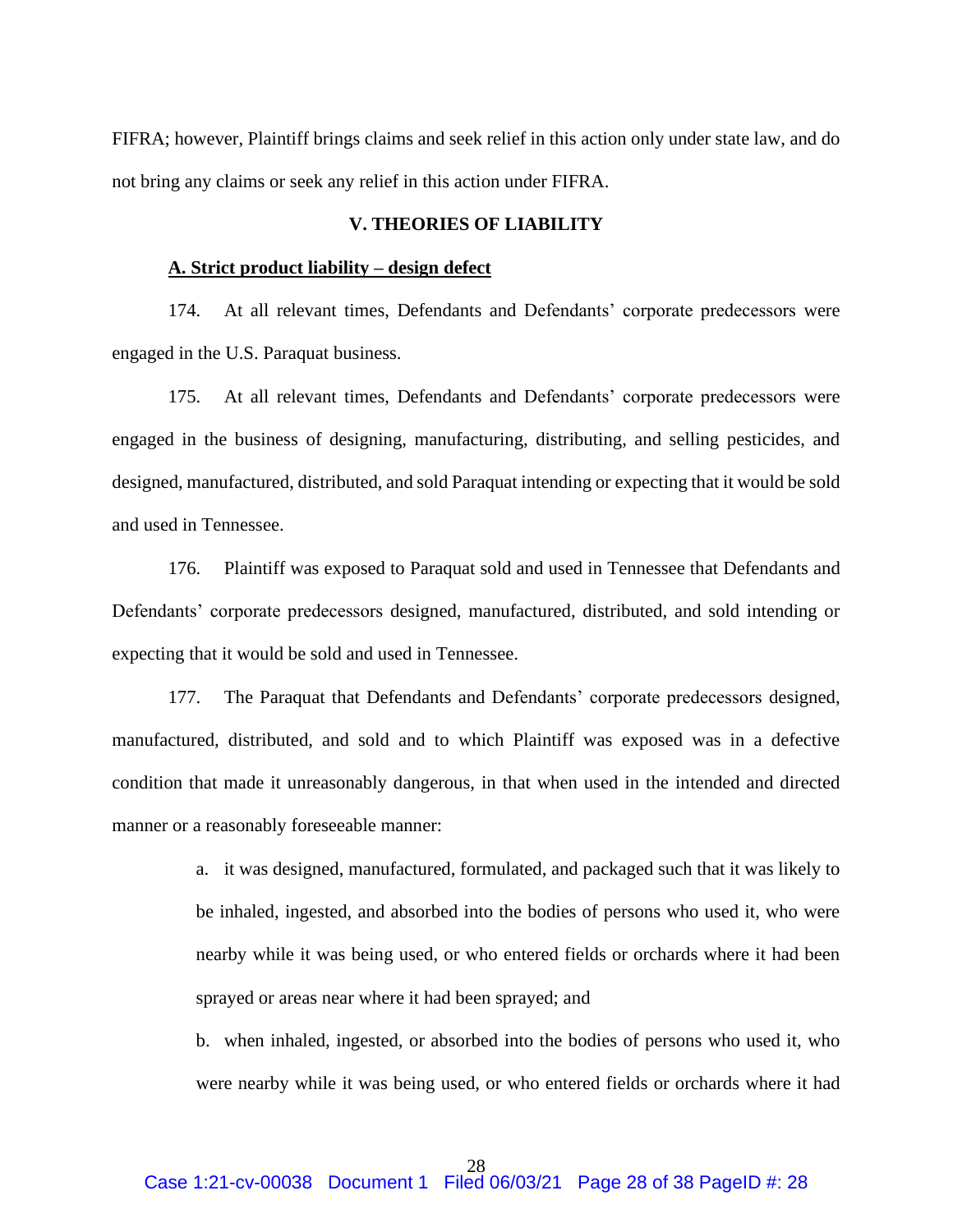been sprayed or areas near where it had been sprayed, it was likely to cause or contribute to cause latent neurological damage that was both permanent and cumulative, and repeated exposures were likely to cause or contribute to cause clinically significant neurodegenerative disease, including PD, to develop long after exposure.

178. This defective condition existed in the Paraquat that Defendants and Defendants' corporate predecessors designed, manufactured, distributed, and sold and to which Plaintiff was exposed when it left the control of Defendants and Defendants' corporate predecessors and was placed into the stream of commerce.

179. As a result of this defective condition, the Paraquat that Defendants and Defendants' corporate predecessors designed, manufactured, distributed, and sold and to which Plaintiff was exposed either failed to perform in the manner reasonably to be expected in light of its nature and intended function, or the magnitude of the dangers outweighed its utility.

180. The Paraquat that Defendants and Defendants' corporate predecessors designed, manufactured, distributed, and sold and to which Plaintiff was exposed was used in the intended and directed manner or a reasonably foreseeable manner.

## **B. Strict product liability – failure to warn**

181. At all times relevant to this claim, Defendants and Defendants' corporate predecessors were engaged in the business of designing, manufacturing, distributing, and selling pesticides, and designed, manufactured, distributed, and sold Paraquat intending or expecting that it would be sold and used in Tennessee.

182. Plaintiff was exposed to Paraquat sold and used in Tennessee that Defendants and Defendants' corporate predecessors designed, manufactured, distributed, and sold intending or expecting that it would be sold and used in Tennessee.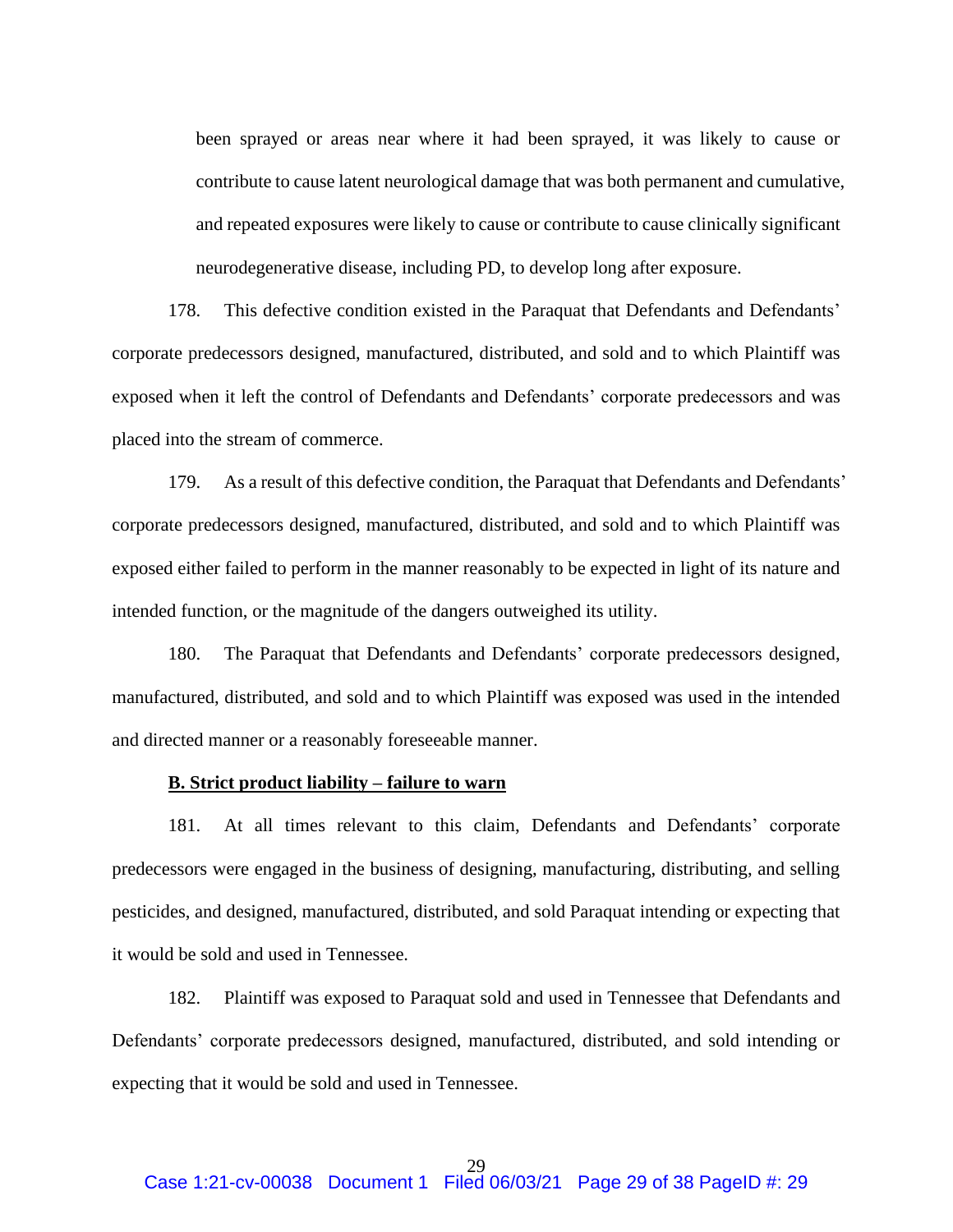183. When Defendants and Defendants' corporate predecessors designed, manufactured, distributed, and sold the Paraquat to which Plaintiff was exposed, Defendants and Defendants' corporate predecessors knew or in the exercise of ordinary care should have known that when used in the intended and directed manner or a reasonably foreseeable manner:

> a. it was designed, manufactured, formulated, and packaged such that it was likely to be inhaled, ingested, and absorbed into the bodies of persons who used it, who were nearby while it was being used, or who entered fields or orchards where it had been sprayed or areas near where it had been sprayed; and

> b. when inhaled, ingested, or absorbed into the bodies of persons who used it, who were nearby while it was being used, or who entered fields or orchards where it had been sprayed or areas near where it had been sprayed, it was likely to cause or contribute to cause latent neurological damage that was both permanent and cumulative, and repeated exposures were likely to cause or contribute to cause clinically significant neurodegenerative disease, including PD, to develop long after exposure.

184. The Paraquat that Defendants and Defendants' corporate predecessors designed, manufactured, distributed, and sold and to which Plaintiff was exposed was in a defective condition that made it unreasonably dangerous when it was used in the intended and directed manner or a reasonably foreseeable manner, in that:

> a. it was not accompanied by directions for use that would have made it unlikely to be inhaled, ingested, and absorbed into the bodies of persons who used it, who were nearby while it was being used, or who entered fields or orchards where it had been sprayed or areas near where it had been sprayed; and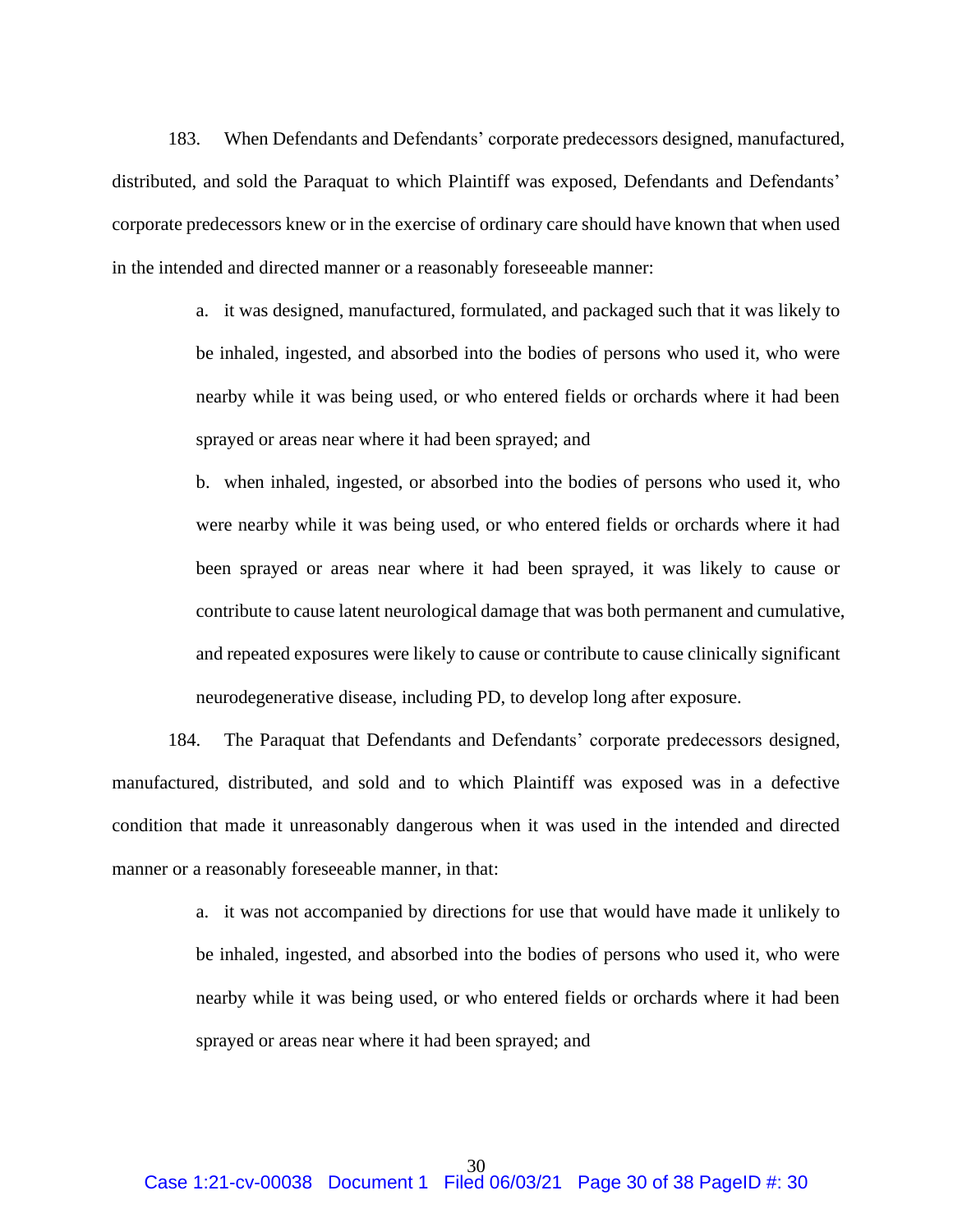b. it was not accompanied by a warning that when inhaled, ingested, or absorbed into the bodies of persons who used it, who were nearby while it was being used, or who entered fields or orchards where it had been sprayed or areas near where it had been sprayed, it was likely to cause or contribute to cause latent neurological damage that was both permanent and cumulative, and that repeated exposures were likely to cause or contribute to cause clinically significant neurodegenerative disease, including PD, to develop long after exposure.

185. This defective condition existed in the Paraquat that Defendants and Defendants' corporate predecessors designed, manufactured, distributed, and sold and to which Plaintiff was exposed when it left the control of Defendants and Defendants' corporate predecessors and was placed into the stream of commerce.

186. As a result of this defective condition, the Paraquat that Defendants and Defendants' corporate predecessors designed, manufactured, distributed, and sold and to which Plaintiff was exposed either failed to perform in the manner reasonably to be expected in light of its nature and intended function, or the magnitude of the dangers outweighed its utility.

187. The Paraquat that Defendants and Defendants' corporate predecessors designed, manufactured, distributed, and sold and to which Plaintiff was exposed was used in the intended and directed manner or a reasonably foreseeable manner.

#### **C. Negligence**

188. At all times relevant to this claim, Defendants and Defendants' corporate predecessors were engaged in the business of designing, manufacturing, distributing, and selling pesticides, and designed, manufactured, distributed, and sold Paraquat intending or expecting that it would be sold and used in Tennessee.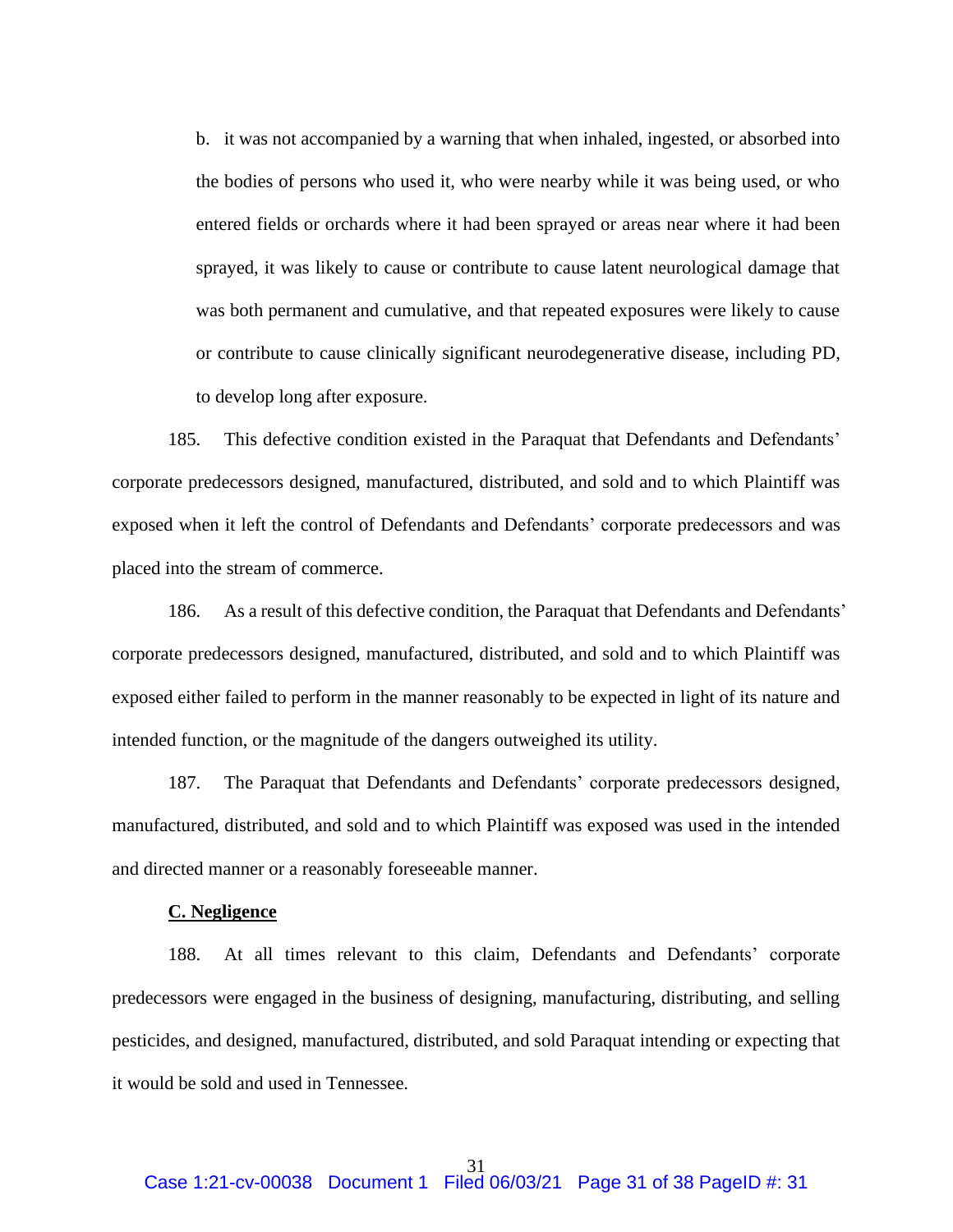189. Plaintiff was exposed to Paraquat sold and used in Tennessee that Defendants and Defendants' corporate predecessors designed, manufactured, distributed, and sold intending or expecting that it would be sold and used in Tennessee.

190. The Paraquat that Defendants and Defendants' corporate predecessors designed, manufactured, distributed, and sold and to which Plaintiff was exposed was used in the intended and directed manner or a reasonably foreseeable manner.

191. At all times relevant to this claim, in designing, manufacturing, packaging, labeling, distributing, and selling Paraquat, Defendants and Defendants' corporate predecessors owed a duty to exercise ordinary care for the health and safety of the persons whom it was reasonably foreseeable could be exposed to it, including Plaintiff.

192. When Defendants and Defendants' corporate predecessors designed, manufactured, packaged, labeled, distributed, and sold the Paraquat to which Plaintiff was exposed, it was reasonably foreseeable, and Defendants and Defendants' corporate predecessors knew or in the exercise of ordinary case should have known, that when Paraquat was used in the intended and directed manner or a reasonably foreseeable manner:

> a. it was designed, manufactured, formulated, and packaged such that it was likely to be inhaled, ingested, and absorbed into the bodies of persons who used it, who were nearby while it was being used, or who entered fields or orchards where it had been sprayed or areas near where it had been sprayed; and

> b. when inhaled, ingested, or absorbed into the bodies of persons who used it, who were nearby while it was being used, or who entered fields or orchards where it had been sprayed or areas near where it had been sprayed, it was likely to cause or contribute to cause latent neurological damage that was both permanent and cumulative,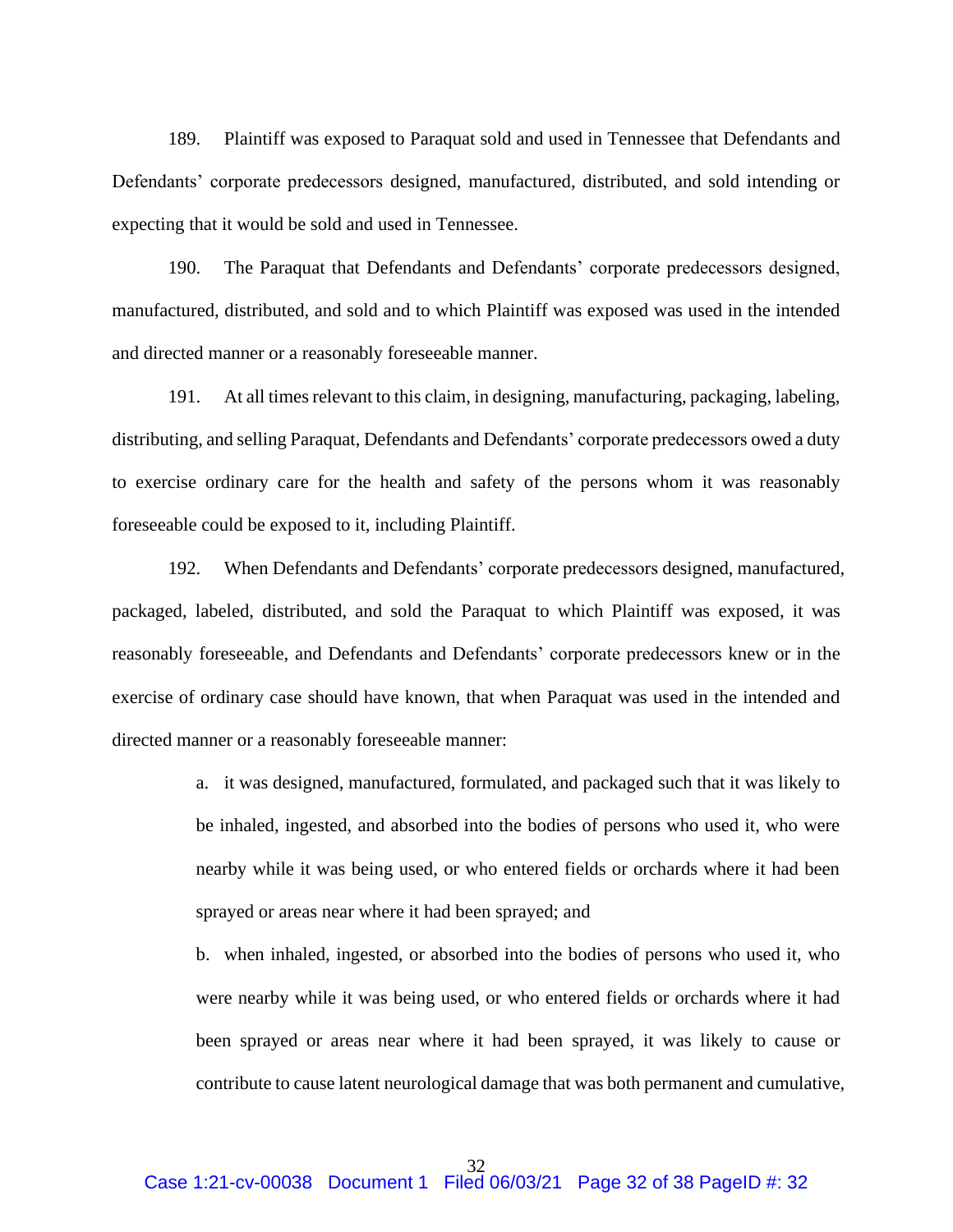and repeated exposures were likely to cause or contribute to cause clinically significant neurodegenerative disease, including PD, to develop long after exposure.

193. In breach of the aforementioned duty to Plaintiff, Defendants and Defendants' corporate predecessors negligently:

> a. failed to design, manufacture, formulate, and package Paraquat to make it unlikely to be inhaled, ingested, and absorbed into the bodies of persons who used it, who were nearby while it was being used, or who entered fields or orchards where it had been sprayed or areas near where it had been sprayed;

> b. designed, manufactured, and formulated Paraquat such that when inhaled, ingested, or absorbed into the bodies of persons who used it, who were nearby while it was being used, or who entered fields or orchards where it had been sprayed or areas near where it had been sprayed, it was likely to cause or contribute to cause latent neurological damage that was both permanent and cumulative, and repeated exposures were likely to cause or contribute to cause clinically significant neurodegenerative disease, including PD, to develop long after exposure;

> c. failed to perform adequate testing to determine the extent to which exposure to Paraquat was likely to occur through inhalation, ingestion, and absorption into the bodies of persons who used it, who were nearby while it was being used, or who entered fields or orchards where it had been sprayed or areas near where it had been sprayed;

> d. failed to perform adequate testing to determine the extent to which Paraquat spray drift was likely to occur, including its propensity to drift, the distance it was likely to drift, and the extent to which Paraquat spray droplets were likely to enter the bodies of persons spraying it or other persons nearby during or after spraying;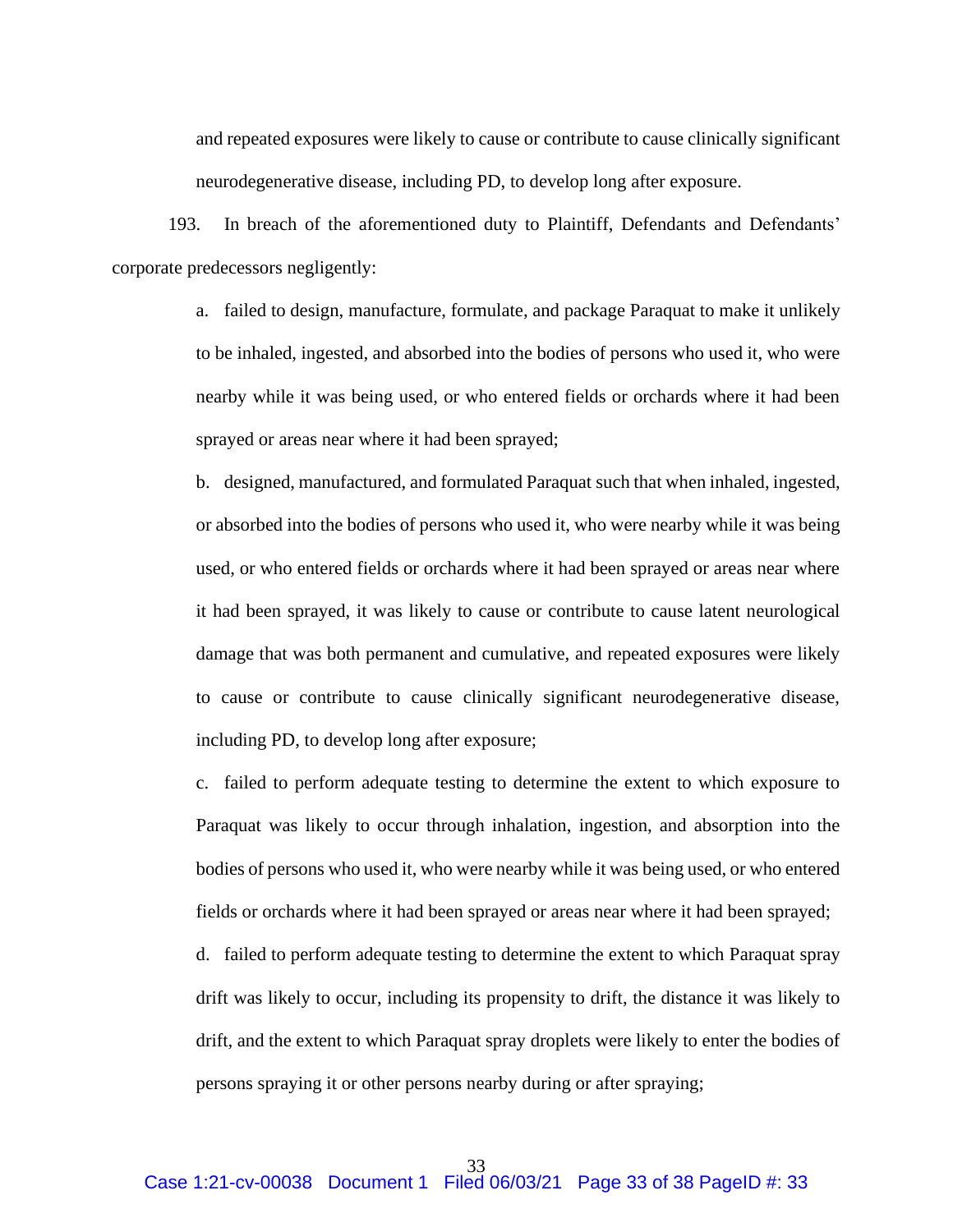e. failed to perform adequate testing to determine the extent to which Paraquat, when inhaled, ingested, or absorbed into the bodies of persons who used it, who were nearby while it was being used, or who entered fields or orchards where it had been sprayed or areas near where it had been sprayed, was likely to cause or contribute to cause latent neurological damage that was both permanent and cumulative, and the extent to which repeated exposures were likely to cause or contribute to cause clinically significant neurodegenerative disease, including PD, to develop long after exposure;

f. failed to perform adequate testing to determine the extent to which Paraquat, when formulated or mixed with surfactants or other pesticides or used along with other pesticides, and inhaled, ingested, or absorbed into the bodies of persons who used it, who were nearby while it was being used, or who entered fields or orchards where it had been sprayed or areas near where it had been sprayed, was likely to cause or contribute to cause latent neurological damage that was both permanent and cumulative, and the extent to which repeated exposures were likely to cause or contribute to cause clinically significant neurodegenerative disease, including PD, to develop long after exposure;

g. failed to direct that Paraquat be used in a manner that would have made it unlikely to have been inhaled, ingested, and absorbed into the bodies of persons who used it, who were nearby while it was being used, or who entered fields or orchards where it had been sprayed or areas near where it had been sprayed; and

h. failed to warn that when inhaled, ingested, or absorbed into the bodies of persons who used it, who were nearby while it was being used, or who entered fields or orchards where it had been sprayed or areas near where it had been sprayed, Paraquat was likely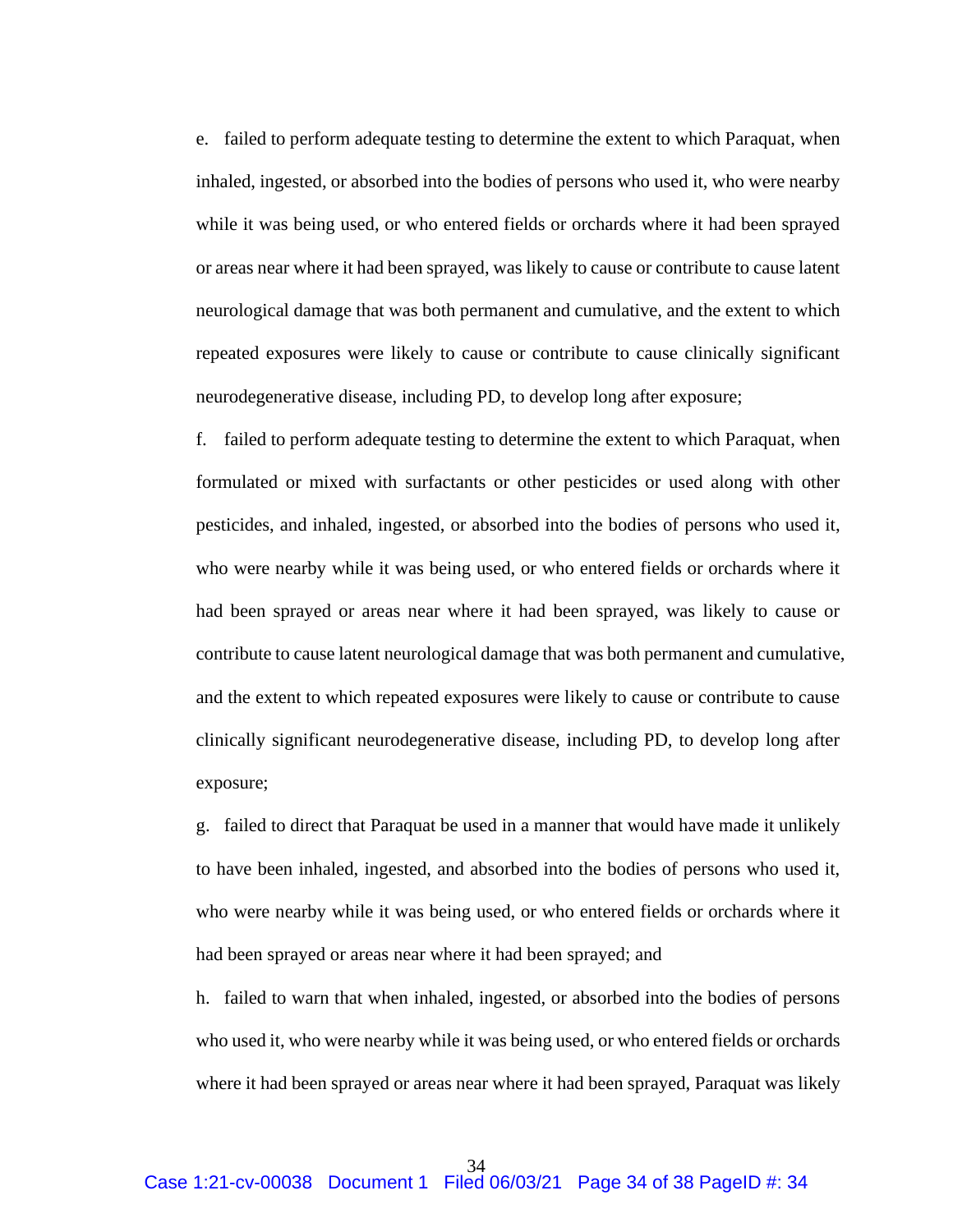to cause or contribute to cause latent neurological damage that was both permanent and cumulative, and repeated exposures were likely to cause or contribute to cause clinically significant neurodegenerative disease, including PD, to develop long after exposure.

#### **D. Breach of implied warranty of merchantability**

194. At all times relevant to this claim, Defendants and Defendants' corporate predecessors were engaged in the business of designing, manufacturing, distributing, and selling Paraquat and other restricted-use pesticides and themselves out as having knowledge or skill regarding Paraquat and other restricted-use pesticides.

195. At all times relevant to this claim, Defendants and Defendants' corporate predecessors designed, manufactured, distributed, and sold Paraquat intending or expecting that it would be sold and used in Tennessee.

196. Plaintiff was exposed to Paraquat sold and used in Tennessee that Defendants, Defendants' corporate predecessors designed, manufactured, distributed, and sold intending or expecting that it would be sold and used in Tennessee.

197. At the time of each sale of Paraquat to which Plaintiff was exposed, Defendants and Defendants' corporate predecessors impliedly warranted that it was of merchantable quality, including that it was fit for the ordinary purposes for which such goods were used.

198. Defendants and Defendants' corporate predecessors breached this warranty regarding each sale of Paraquat to which Plaintiff was exposed, in that it was not of merchantable quality because it was not fit for the ordinary purposes for which such goods were used, and in particular: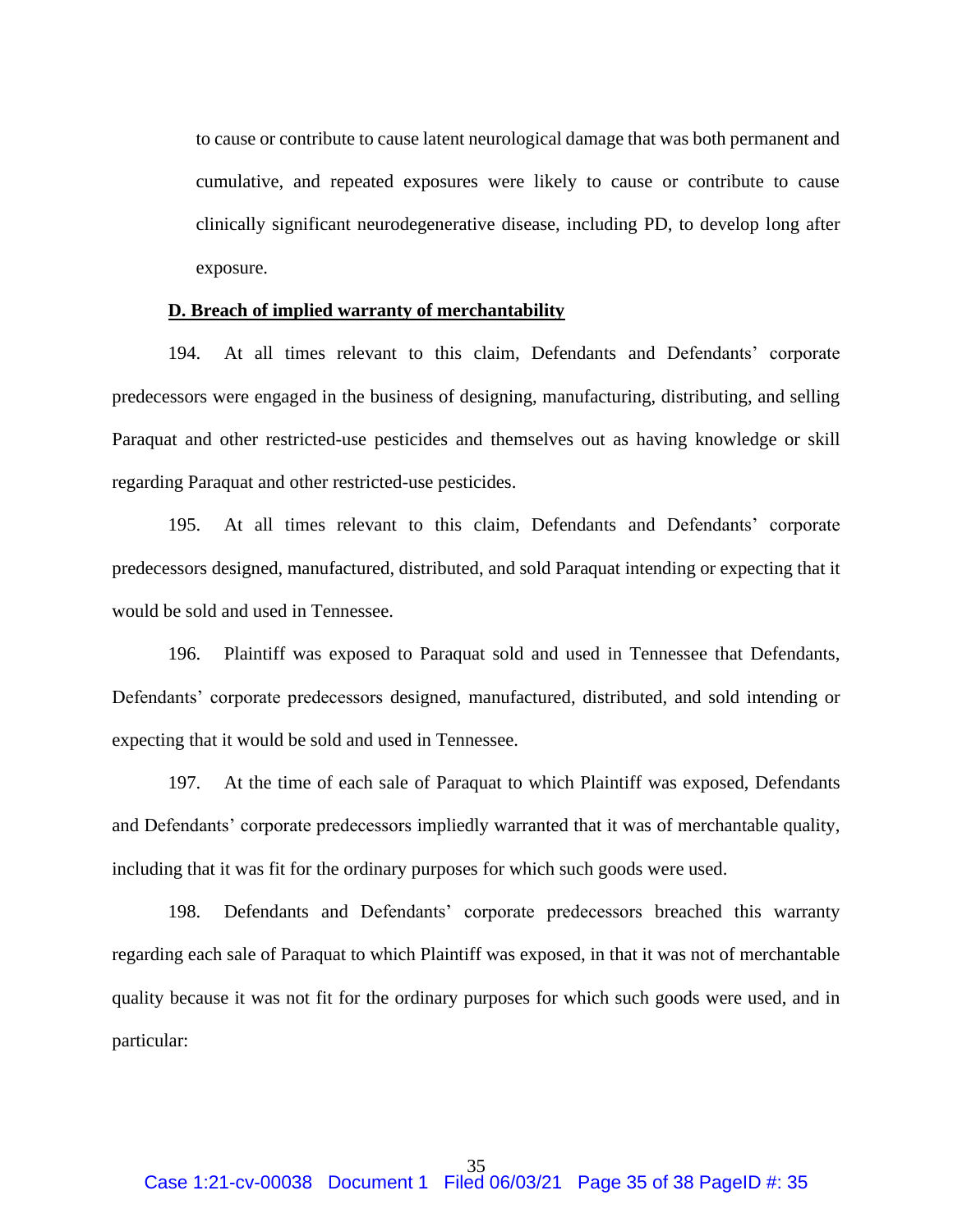a. it was designed, manufactured, formulated, and packaged such that it was likely to be inhaled, ingested, and absorbed into the bodies of persons who used it, who were nearby while it was being used, or who entered fields or orchards where it had been sprayed or areas near where it had been sprayed; and

b. when inhaled, ingested, or absorbed into the bodies of persons who used it, who were nearby while it was being used, or who entered fields or orchards where it had been sprayed or areas near where it had been sprayed, it was likely to cause or contribute to cause latent neurological damage that was both permanent and cumulative, and repeated exposures were likely to cause or contribute to cause clinically significant neurodegenerative disease, including PD, to develop long after exposure.

#### **CAUSE OF ACTION**

#### **Product Liability Pursuant to Tenn. Code Ann. § 29-28-101** *et. seq.*

199. Plaintiff incorporates by reference the foregoing paragraphs of this Complaint.

200. Plaintiff asserts a cause of action pursuant to Tenn. Code Ann. § 29-28-101 *et. seq.*

201. As a direct and proximate result of the defective and unreasonably dangerous condition of the Paraquat manufactured, distributed, and sold by SCPLLC, SAG, and their corporate predecessors, Plaintiff developed PD; has suffered severe and permanent physical pain, mental anguish, and disability, and will continue to do so for the remainder of her life; has suffered the loss of a normal life and will continue to do so for the remainder of her life; has lost income that she otherwise would have earned and will continue to do so for the remainder of her life; and has incurred reasonable expenses for necessary medical treatment and will continue to do so for the remainder of her life.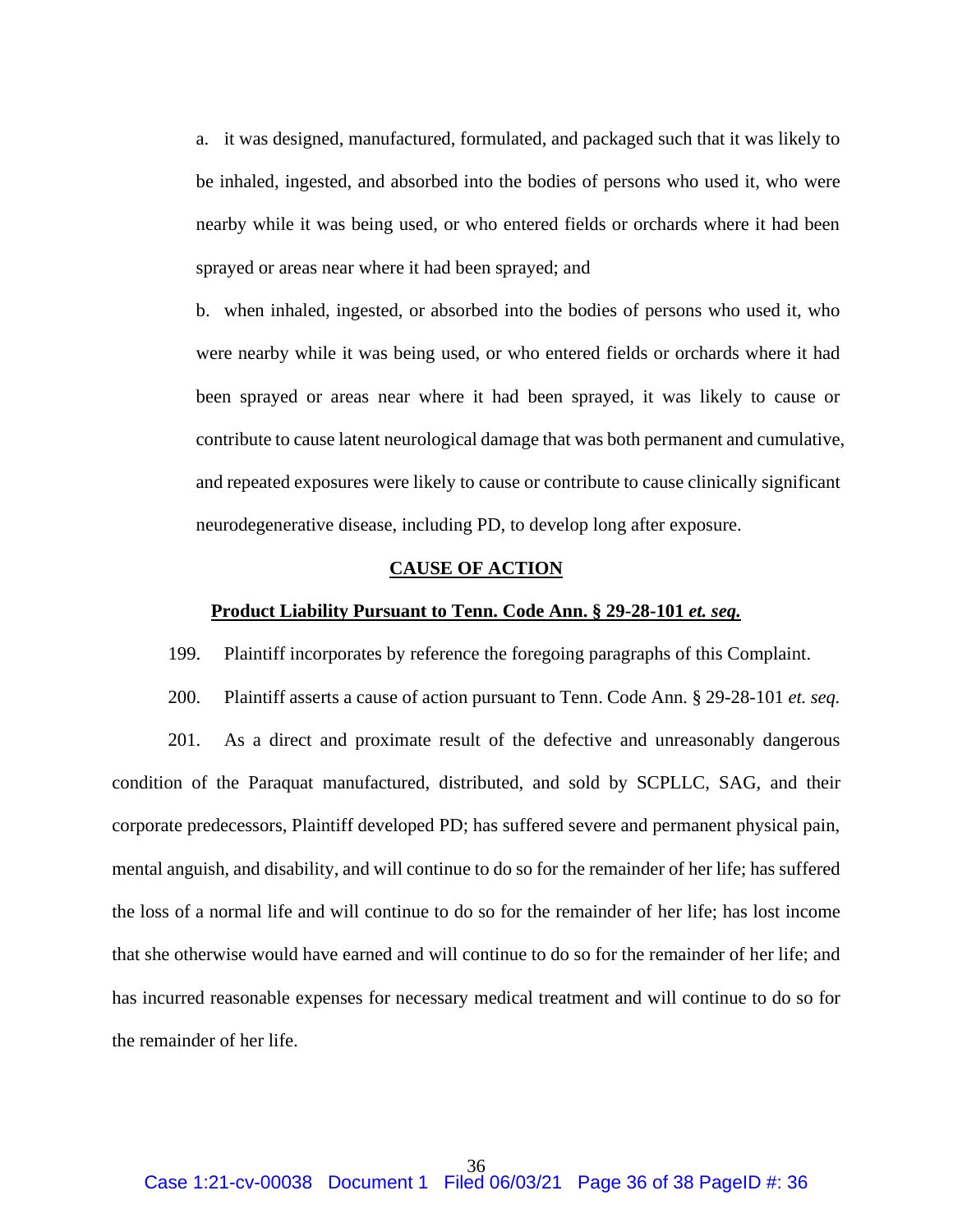202. As a direct and proximate result of the lack of adequate directions for the use of and warnings about the dangers of the Paraquat manufactured, distributed and sold by SCPLLC, SAG, and their corporate predecessors, Plaintiff developed PD; has suffered severe and permanent physical pain, mental anguish, and disability, and will continue to do so for the remainder of her life; has suffered the loss of a normal life and will continue to do so for the remainder of her life; has lost income that she otherwise would have earned and will continue to do so for the remainder of her life; and has incurred reasonable expenses for necessary medical treatment and will continue to do so for the remainder of her life.

203. As a direct and proximate result of the negligence of SCPLLC, SAG, and their corporate predecessors, Plaintiff developed PD; has suffered severe and permanent physical pain, mental anguish, and disability, and will continue to do so for the remainder of her life; has suffered the loss of a normal life and will continue to do so for the remainder of her life; has lost income that she otherwise would have earned and will continue to do so for the remainder of her life; and has incurred reasonable expenses for necessary medical treatment and will continue to do so for the remainder of her life.

204. As a direct and proximate result of the breaches of the implied warranty of merchantability by SCPLLC, SAG, and their corporate predecessors, Plaintiff developed PD; has suffered severe and permanent physical pain, mental anguish, and disability, and will continue to do so for the remainder of her life; has suffered the loss of a normal life and will continue to do so for the remainder of her life; has lost income that she otherwise would have earned and will continue to do so for the remainder of her life; and has incurred reasonable expenses for necessary medical treatment and will continue to do so for the remainder of her life.